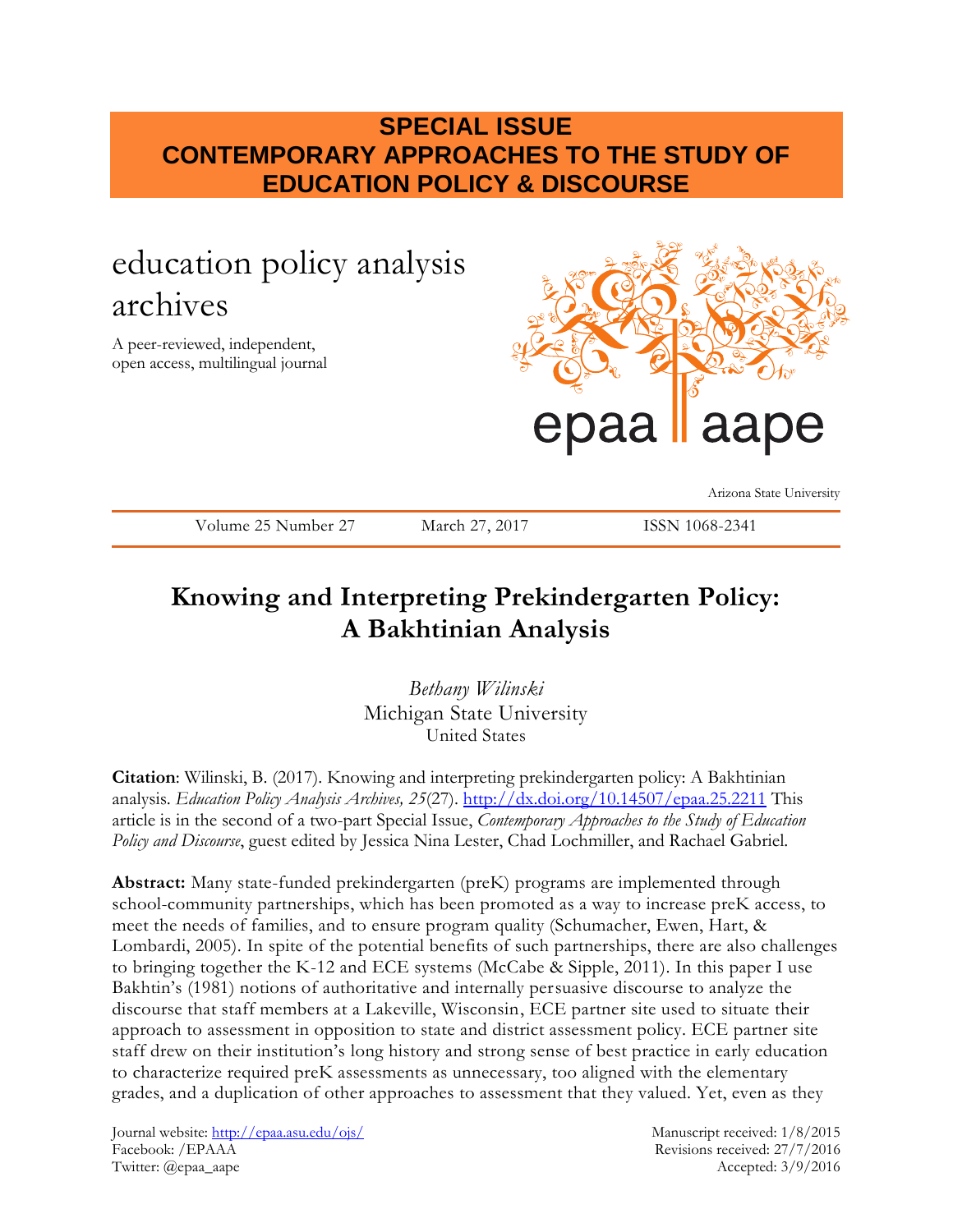resisted the assessments, ECE partners' internally persuasive discourse shifted slightly over time; staff members conceded that some aspects of the assessment policy had a positive effect on their program. This discursive analysis provides insight into some of the challenges associated with bringing together the ECE and K-12 systems. It points to the need for policy to address the particular challenges faced by ECE partners as they encounter new mandates in public preK and for the need to ensure that partnerships are characterized by mutual understanding. **Keywords**: early childhood education; prekindergarten policy; discourse; assessment

## **Conocer e interpretar las políticas de jardín de infancia: Un análisis Bakhtiniano**

**Resumen:** Muchos programas de pre-escolares (preK) financiados por el Estado son implementados a través de una escuela y una comunidad, que han sido promovidos como forma de aumentar la educación, para atender las necesidades de las familias y garantizar una c alidad del programa (Schumacher, Ewen, Hart & Lombardi, 2005). A pesar de los beneficios potenciales de tales parcerias, también hay retos para los sistemas K-12 y de Educación Pre-Escolar (ECE) (McCabe & Sipple, 2011). Este artículo, utilizó como nociones de discurso autoritario e internamente persuasivo de Bakhtin (1981) para el análisis del discurso de los miembros de la unidad en el sector de la educación, localizado en Lakeville, Wisconsin, Estados Unidos, usará su enfoque de evaluación en la oposición a la política de la estadística y del distrital. A equipe baseou-se en la historia de la institución y no hay un fuerte sentido de las buenas prácticas en la educación infantil para caracterizar como las revisiones requeridas de "prek" como desesperadas, con un gramo de elementos y una duplicación de otras estrategias de evaluación que valorizaban. Sin embargo, cuando se resistira a las críticas, su discurso internamente persuasivo mudou ligeiramente al largo del tiempo; un equipo de auxiliar que recibe la respuesta de la política ha tenido un efecto positivo no su programa. Este análisis discursivo presenta una visión de algunos de los desafíos con un conjunto de sistemas ECE y K-12. Aponta para una necesidad de políticas para enfrentar los desafíos que los países de la CEPE se enfrentan a la medida de los nuevos mandatos en el público y los esfuerzos para garantizar que las parcerias sean caracterizadas por la comprensión mútua.

**Palabras-clave:** La educación preescolar; jardín de infancia; la política; el habla; evaluación

**Conhecendo e interpretando as políticas do jardim de infância: Uma análise Bakhtiniana Resumo:** Muitos programas de pré-escolares (preK) financiados pelo Estado são implementados através de parcerias entre a escola e a comunidade, que têm sido promovidas como forma de aumentar o acesso à educação, para atender às necessidades das famílias e garantir a qualidade do programa (Schumacher, Ewen, Hart & Lombardi, 2005). Apesar dos benefícios potenciais de tais parcerias, há também desafios para reunir os sistemas K-12 e de Educação Pré-Escolar (ECE) (McCabe & Sipple, 2011). Neste artigo, utilizo as noções de discurso autoritário e internamente persuasivo de Bakhtin (1981) para analisar o discurso que os membros da equipe em um sítio parceiro da ECE, localizado em Lakeville, Wisconsin, usaram para situar sua abordagem de avaliação em oposição à política de avaliação estadual e distrital. A equipe baseou-se na longa história da instituição e no forte senso de boas práticas na educação infantil para caracterizar as avaliações requeridas da "preK" como desnecessárias, muito alinhadas com os graus elementares e uma duplicação de outras abordagens de avaliação que valorizavam. No entanto, mesmo quando resistiram às avaliações, seu discurso internamente persuasivo mudou ligeiramente ao longo do tempo; A equipe de auxiliares admitiram que alguns aspectos da política de avaliação tiveram um efeito positivo no seu programa. Esta análise discursiva fornece uma visão de alguns dos desafios associados com a união dos sistemas ECE e K-12. Aponta para a necessidade de políticas para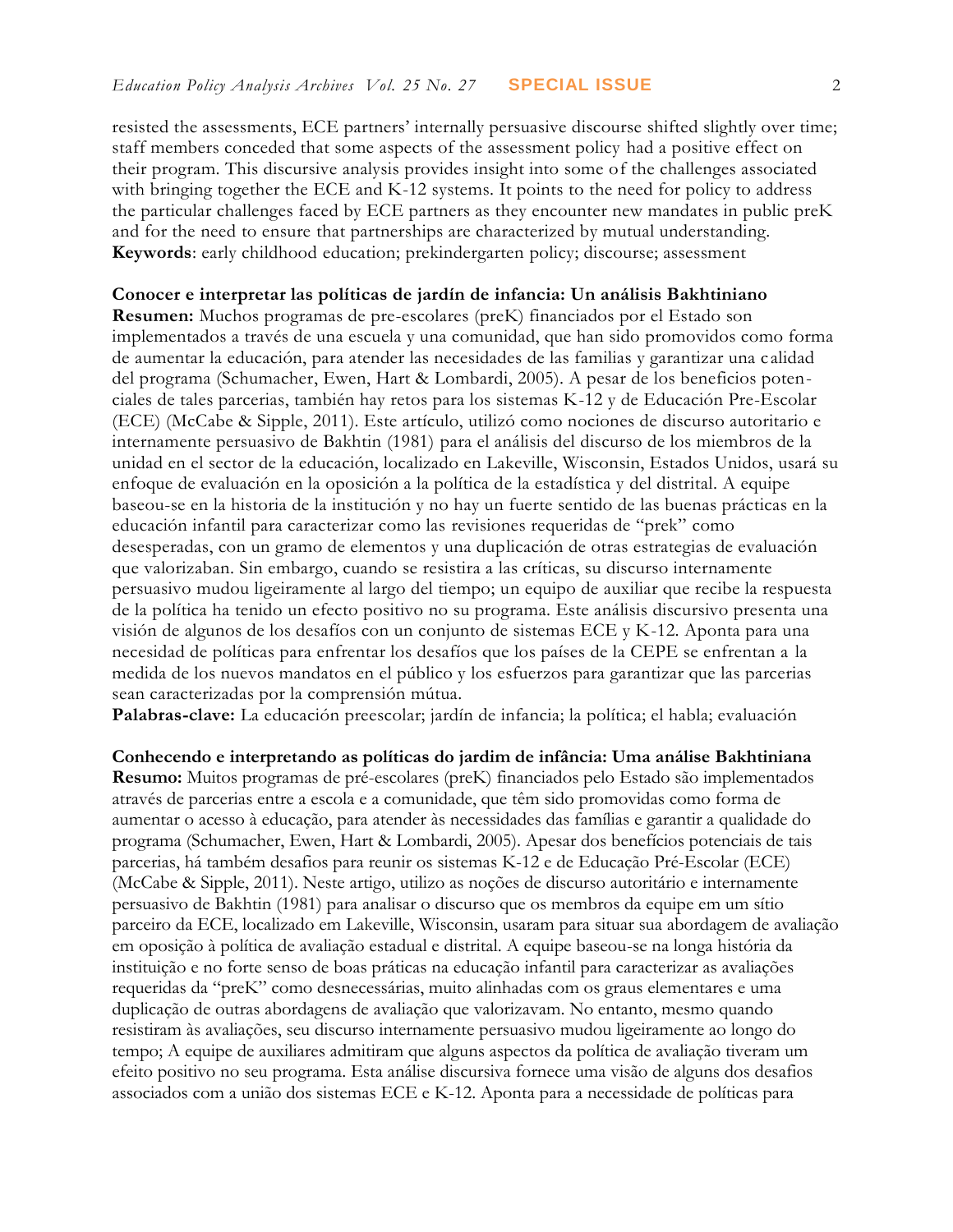$\overline{a}$ 

enfrentar os desafios específicos que os parceiros da ECE enfrentam à medida que encontram novos mandatos em público e os esforços para garantir que as parcerias sejam caracterizadas pela compreensão mútua.

**Palavras-chave:** Educação pré-escolar; jardim de infância; política; discurso; avaliação

## **Introduction**

As public prekindergarten (preK) has expanded over the past two decades, many statefunded programs have been implemented through school-community partnerships, in which school districts collaborate with community early childhood education (ECE) providers to meet local demand for preK (Schumacher, Ewen, Hart, & Lombardi, 2005). Partnerships benefit families, school districts, and ECE providers by expanding access to preK and leveraging resources and expertise to ensure program quality (Wat & Gayl, 2009). While the potential benefits of partnerships are many, there are also challenges to bringing together two different systems—K-12 and ECE—for preK provision. McCabe and Sipple (2011) describe public preK as a site of considerable tension because it is where the different philosophies, labor histories, and financing of the K-12 and ECE systems collide. Takanishi (2010) describes the ECE and K-12 systems as "separate cultures with their own values and ways of operating" (p. 3) PreK partnerships must bridge the gap between these separate cultures.

In this paper, drawn from an ethnographic study of preK policy enactment, I examine how staff members at an ECE partner site in Lakeville, Wisconsin's preK partnership made sense of and responded to assessment requirements that came with the district's new 4-year-old kindergarten (4K) policy.<sup>1</sup> Friendship Preschool had a strong institutional identity and, prior to the introduction of public preK, had been used to functioning with considerable autonomy. The preschool had a well-developed approach and philosophy, what staff members referred to as a "Friendship way" of doing things. Becoming a 4K partner, however, meant that the staff members' beliefs about assessment were challenged by new requirements. In the past, Friendship staff had constructed their program to align with the school's mission, philosophy, and beliefs about best practice in early childhood settings. The new preK partnership, however, meant that they had to adhere to assessment requirements imposed by the school district that deviated from "business as usual."

Using Bakhtin's notions of authoritative and internally persuasive discourse, I analyze the discourse that Friendship's director and 4K teachers used to situate their approach to assessment in opposition to Lakeville's district-mandated progress report. According to Bakhtin (1981), authoritative discourse is dominant and fixed. In contrast, an internally persuasive discourse is open and malleable—it is constructed in response to an authoritative discourse. Internally persuasive discourse challenges the "truth" of an authoritative discourse (Matusov, 2007). As they encountered an authoritative discourse of assessment that challenged their own beliefs and practices, Friendship staff members constructed an internally persuasive discourse that they used to voice their concern. Although their sense of best practice was firmly rooted in the preschool's long history, this internally persuasive discourse was not static; instead, the discourse changed over time, as staff members' stance in relation to assessment shifted. My analysis of the discourse Friendship staff used to position their beliefs about assessment in opposition to district and state requirements demonstrates how contested elements of preK policy can become sites of conflict in preK partnerships, and points to the need for policy and preK partners to carefully consider such differences can be negotiated.

<sup>1</sup> All names of people and places are pseudonyms. PreK in Wisconsin is called 4-year-old kindergarten, or 4K.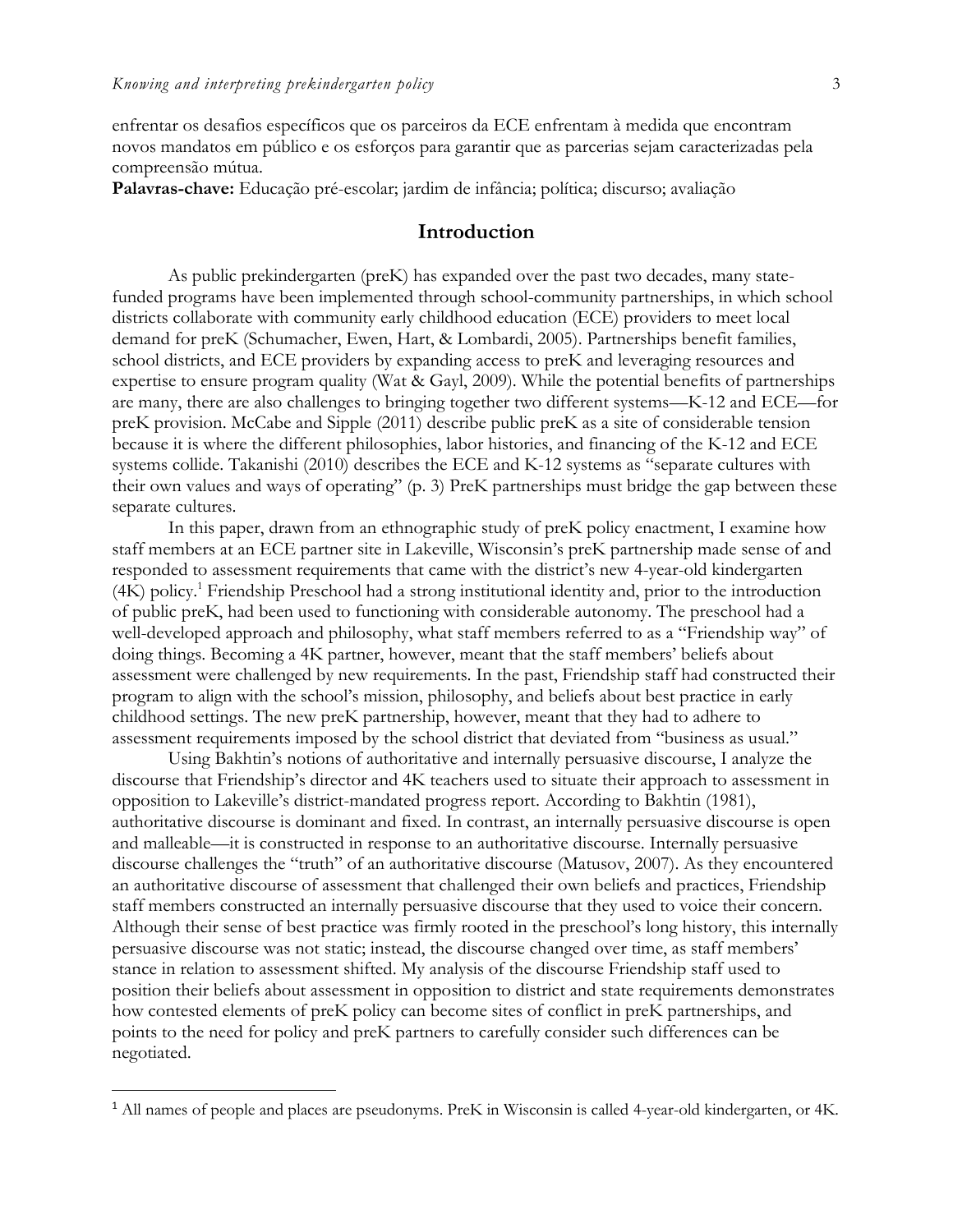There are many benefits to partnering with school districts to provide preK, yet these arrangements may pose a challenge for ECE providers, whose work becomes subject to different regulations and accountability structures in the context of partnerships.<sup>2</sup> Assessment requirements may pose a particular challenge if they require ECE partners to reconcile the practices they use to inform day-to-day instructional activities with a state or school district's need for different types of data that can be used to inform programmatic decisions. This analysis provides in-depth insight into the experience of one ECE provider while also addressing a challenge that is likely to resonate with providers in other contexts.

## **Relevant Literature**

#### **Expansion of Public PreK**

There is currently an unprecedented number of 4-year-olds—1.3 million—enrolled in public preK across 40 states and the District of Columbia. From 2002 to 2015, the percentage of 4-yearolds attending state preK programs more than doubled, increasing from 14% to 29% (Barnett et al., 2016). State preK is defined as "programs funded and administered by the state with a primary goal of educating 4-year-olds who are typically developing and who are in classrooms at least two days per week" (Barnett, Friedman, Hustedt, & Stevenson-Boyd, 2009, p. 5). Given its rapid expansion, preK has been touted "education's biggest success story" of the past decade (Barnett, Carolan, Fitzgerald, & Squires, 2011). Positioned as a key intervention to close the enduring academic achievement gap and as a smart investment, with high-quality programs providing a \$7 return for every \$1 invested, preK has garnered bipartisan support and attracted significant attention from groups ranging from economists to the media (Barnett, Carolan, Fitzgerald, & Squires, 2012; Heckman, 2011). PreK is widely acknowledged as an intervention that contributes to kindergarten readiness and that can help states and school districts avoid costly future interventions (Gormley & Phillips, 2005; Lowenstein, 2011).

## **PreK Partnerships**

 $\overline{a}$ 

PreK partnerships, in which public school districts and private ECE sites (e.g. childcare centers, Head Start, preschools, home daycare providers) work together to provide state-funded preK, are widely acknowledged as beneficial to a range of preK stakeholders. At the same time, "attitudinal" and "mechanical" challenges to effective collaboration exist (Wat & Gayl, 2009). In this section I provide a brief overview of the benefits and challenges to this approach.

**Benefits.** States and local districts can bring preK to scale more quickly in a partnership model because they can utilize a community's existing ECE infrastructure, eliminating the need for costly and time-consuming infrastructure development (Government Accountability Office, 2004; Schulman & Blank, 2007). ECE providers, many of whom operate close to the margin financially, may benefit from the consistent funding stream that comes with preK (Schilder, Kiron, & Elliott, 2003; Wat & Gayl, 2009). This funding can contribute to improving the quality of ECE partner sites by allowing providers to increase teacher compensation or make improvements to their infrastructure or resources. These inputs are thought to have a "spillover effect," benefiting children throughout the ECE center (Schulman & Blank, 2007). PreK partnerships can also facilitate alignment of practices and expectations between ECE and the elementary grades, which contributes

<sup>2</sup> Partnerships undoubtedly pose challenges to public school districts, as well (Wat & Gayl, 2009), but for the purposes of this paper I focus on the challenges for ECE partner sites.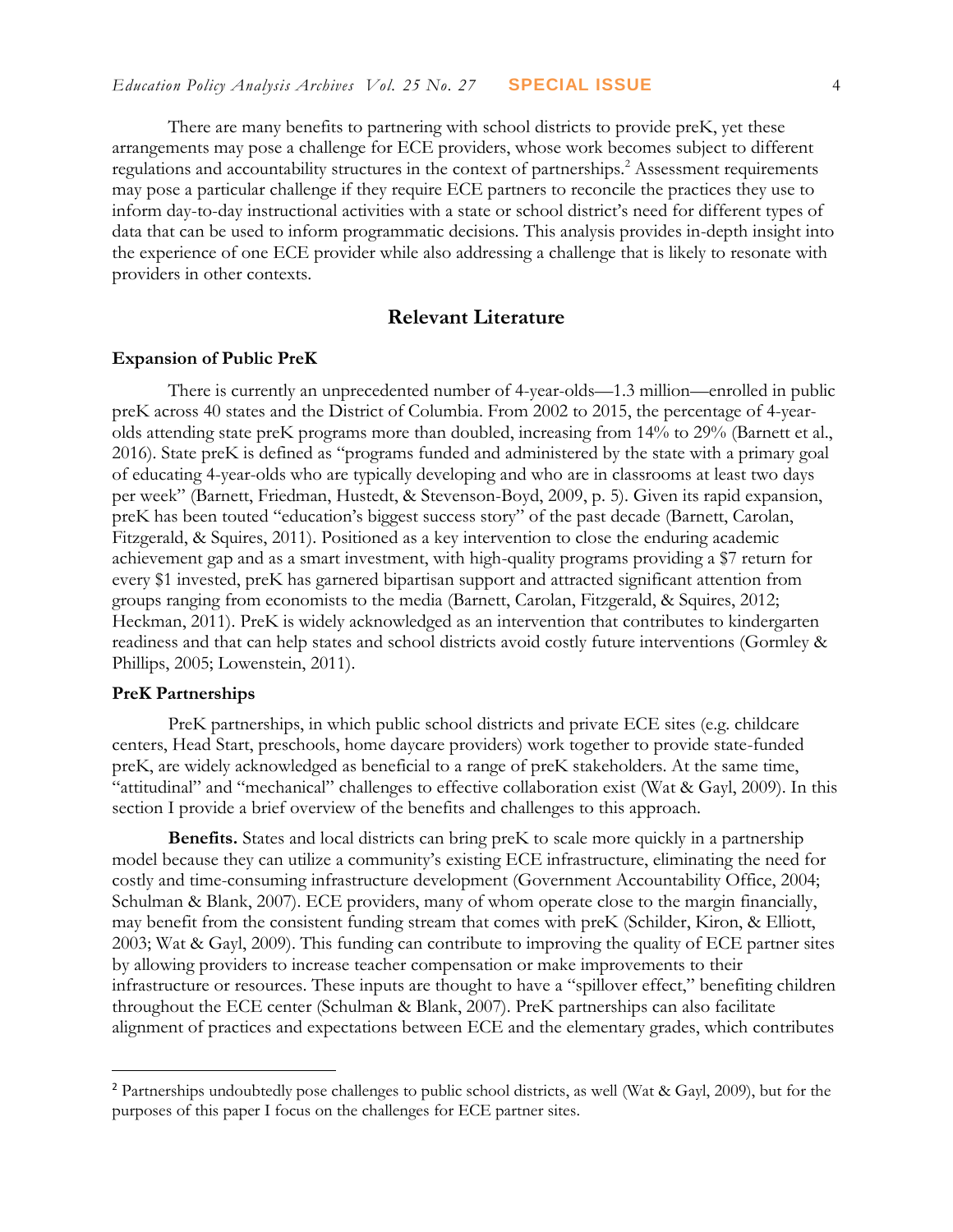to systems-building efforts (Kagan & Kauerz, 2012) and creates greater continuity across age and grade levels (Wat & Gayl, 2009). Finally, partnerships can provide support for working families. Many public preK programs operate for only a few hours a day during the school year, creating a challenge for families who require full-day, year-round childcare. Offering preK in ECE sites can bridge this gap by making care outside of preK hours more readily available to families (Schumacher et al., 2005).

**Challenges.** While there are many benefits to preK partnerships, these collaborations also come with challenges. Successful partnerships require mutual understanding and may necessitate a shift in how ECE and K-12 professionals view each other:

Early educators must abandon their position that they are the only ones who know the right way to work with young children…There must be reciprocal give and take; both sides have much to learn from each other. K-12 educators must also change their ways, including how they see early educators. (Takanishi, 2010, p. 30)

Wat and Gayl (2009) similarly call for K-12 educators' increased understanding of child development and the philosophies that guide teaching and learning in ECE settings. Successful partnering, they assert, requires recognition that "early education is a discipline that calls for a distinct set of skills and practices" (p. 9). At the same time, ECE professionals must be open to the idea that they, too, can learn from the K-12 system, and that young children may benefit from the K-12 system's focus on academic skills and accountability. Public preK partnerships thus require negotiating markedly different approaches to teaching and learning that have long separated ECE and K-12 education (McCabe & Sipple, 2011).

PreK partnerships also create complex logistical realities. Differences in teacher qualifications and pay must be addressed to prevent teacher turnover and competition among partners for qualified teachers (McCabe & Sipple, 2011; Wilinski, 2017). PreK partnerships also have implications for communities (Casto, Sipple, & McCabe, 2016), particularly because decisions about who can partner and how much funding partner sites receive has financial implications for partner and non-partner ECE sites (Morrissey, Lekies, & Cochran, 2007; Wilinski, 2017). Non-partner sites may face enrollment decline (and, thus revenue losses) if four-year-olds leave to attend public preK in a different site. At the same time, ECE partner sites may struggle financially if preK reimbursements from the state or district do not cover their actual program costs (Government Accountability Office, 2004; Schumacher et al., 2005).

Finally, the different governance structures of the K-12 and ECE systems pose a challenge to partnerships. Each system comes with its own rules and regulations and accountability and reporting mechanisms (McCabe & Sipple, 2011; Takanishi, 2010). ECE providers may be more used to adhering to health and safety regulations than those related to teaching and learning, and school district officials may struggle to understand and monitor ECE partners, which have their own institutional norms and ways of operating.

#### **Divergent Approaches to Assessment**

Assessment is not new in ECE settings—a long-time role of the ECE professional has been to document young children's development (Meisels & Atkins-Burnett, 2008). Assessment can, however, become a point of contention in the context of preK partnerships because of the different ways it has been conceptualized and used in ECE and K-12 settings. ECE professionals have a long tradition of using informal and observation-based assessments like work samples, portfolios, rating scales, and running records to track children's learning and development (Meisels & Atkins-Burnett, 2008; National Association for the Education of Young Children, 2009; Shepard, Kagan, & Wurtz,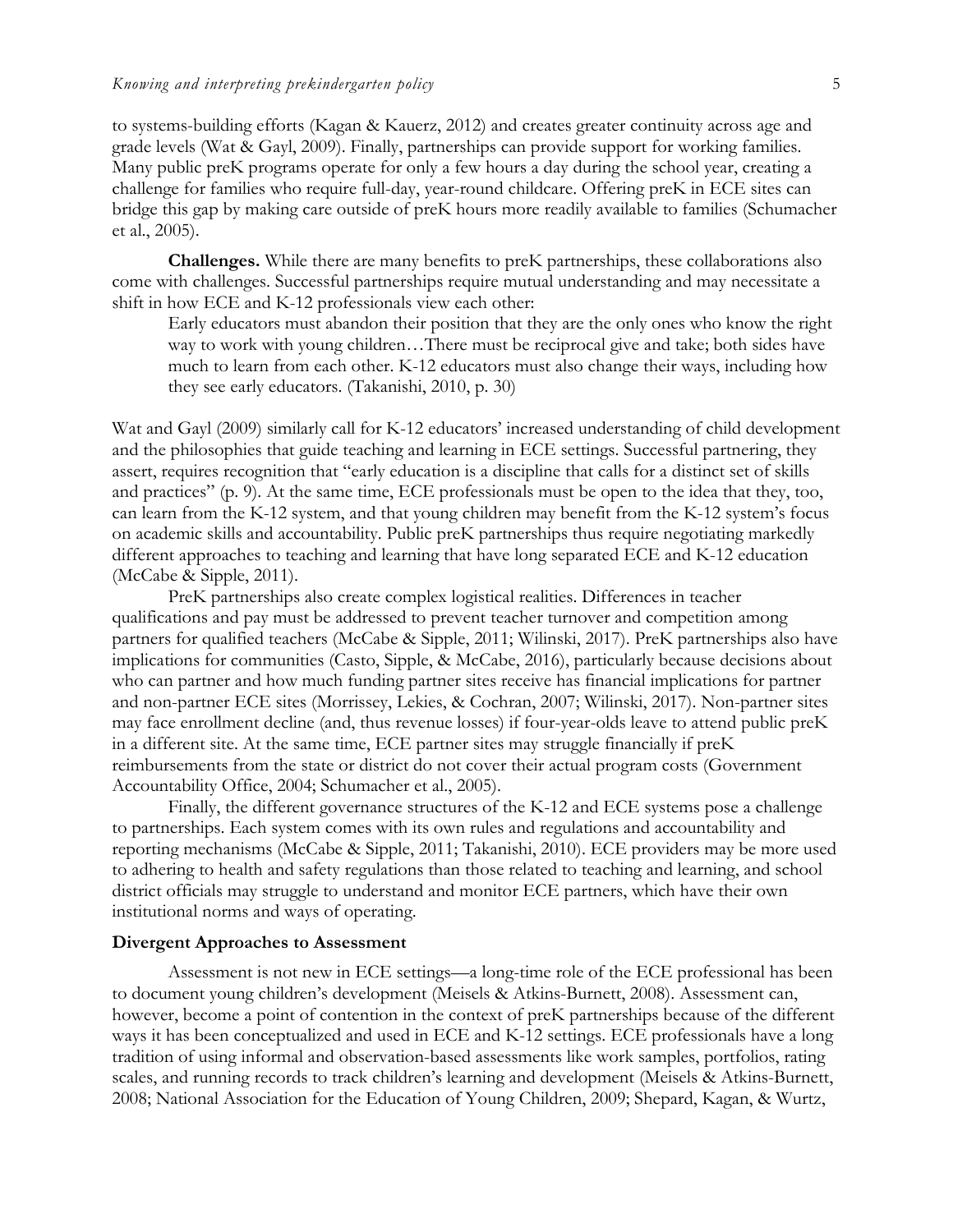1998; Snow, Van Hemel, & National Research Council of the National Academies, 2008). These assessments are typically conducted as teachers observe children in their natural environment, carrying out day-to-day tasks, an approach that has "proven effective for the purposes of chronicling children's development, cataloging their accomplishments, and tailoring programs and activities within the classroom to meet young children's rapidly changing needs" (Shepard et al., 1998, p. 4). Such observation-based assessment was considered the gold standard by Friendship Preschool staff.

Along with observation-based assessment, norm-referenced tests have played an important role in ECE settings, particularly in the identification of children with potential disabilities and the collection of large-scale data to inform teacher professional development and technical assistance needs (National Association for the Education of Young Children, 2009; Snow et al., 2008). Normreferenced tests are "designed to provide both individual scores and aggregated data for large groups of children" (Ackerman & Coley, 2012, p. 10), for the purposes of comparing an individual's score with a larger group of children. ECE assessment literature cautions that while norm-referenced assessments play a specific role in ECE settings, they should be used in combination with observation-based assessment practices. According to NAEYC, assessment is most effective when "assessments…use multiple sources of evidence gathered over time" and "use of individually administered, norm-referenced tests is limited" (National Association for the Education of Young Children, 2009, p. 2).

In preK partnerships, ideas about best practice in assessment put forward by professional organizations and ECE teachers come into contact with K-12 assessment norms (Snow et al., 2008). In contrast to the individualized, observational assessment typically used in ECE settings, assessment in the elementary grades is designed to evaluate whether students have met a set of universal academic standards (O'Day, 2002). In the current accountability context, assessment in K-12 has become increasingly high-stakes and test-based, with a goal of providing states and districts with school- and classroom-level achievement data (Snow et al., 2008). With ECE increasingly linked to K-12 through public preK partnerships, there has been concern that the accountability movement in K-12 will infiltrate preK, in an "accountability shovedown" (Hatch, 2002). Such concerns have prompted debate over whether developmentally appropriate practice and early learning standards are mutually exclusive (Brown, 2009; Goldstein, 2007, 2008). It is this terrain that preK partners like those in Lakeville navigated as they made decisions about how to evaluate program quality and student learning.

## **Theoretical Framework**

In this section, I describe the tools used to analyze how Friendship Preschool staff members encountered and responded to 4K assessment requirements. I begin by explaining the relevance of Bakhtin's notions of dialogism to a discursive approach to policy analysis. I then describe how I operationalize the notions of discourse in this study. Finally, I explain Bakhtin's notions of authoritative and internally persuasive discourse, and demonstrate how these concepts framed my analysis.

#### **Dialogism**

Though education was not the focus of literary theorist Mikhail Bakhtin's work, a growing number of education researchers have drawn on his work to theorize phenomena related to education (Matusov, 2007), including parent-teacher relationships (Graue, Kroeger, & Prager, 2001), interactions between teachers and students (Scott, 2013), language and literacy learning (A. F. Ball & Freedman, 2004), and questions of ethics and culture in education (Bender, 2000; Edmiston, 2010).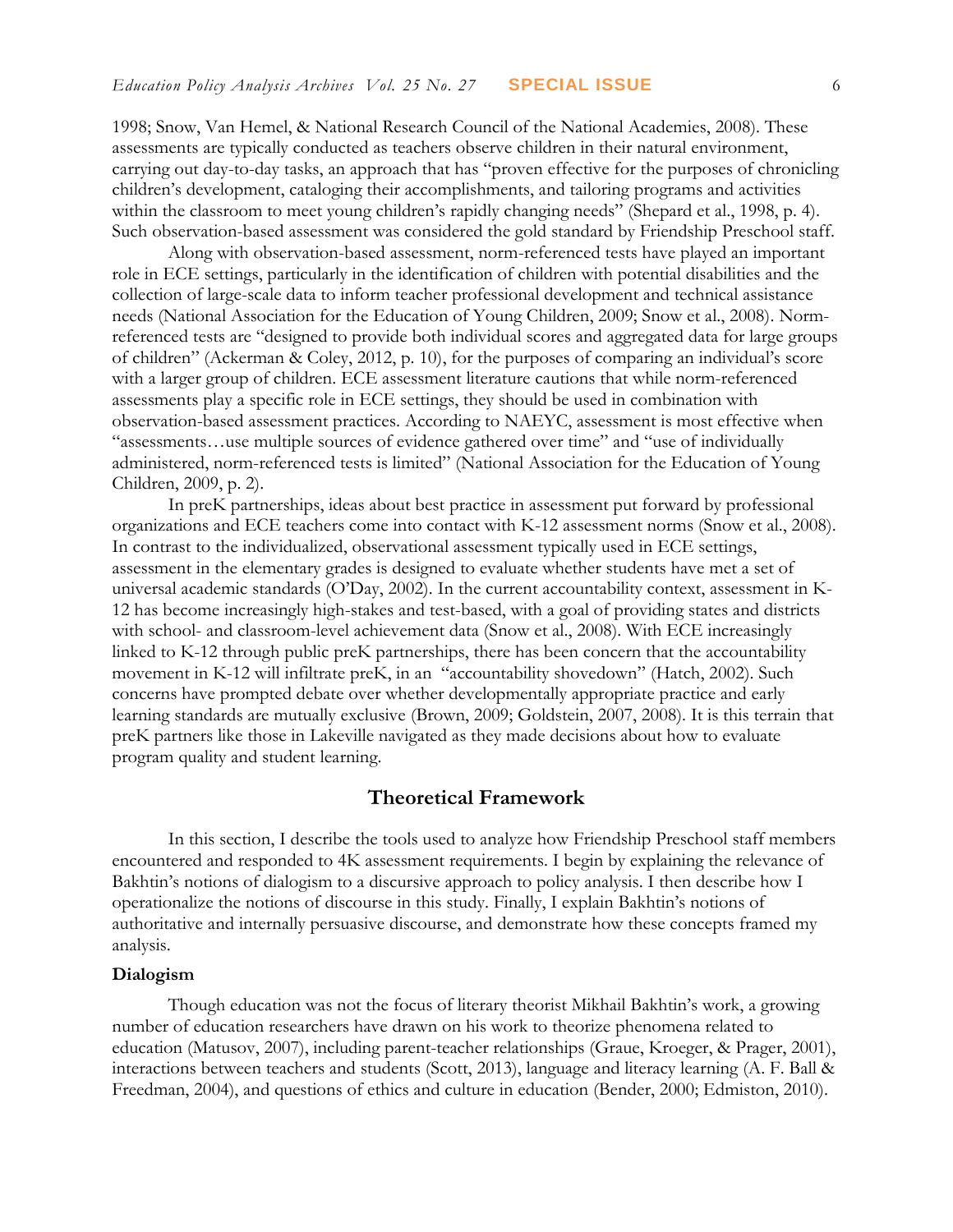According to Bakhtin, meaning is made through dialogue in a heteroglossic, or multi-voiced world. As a result of the existence of multiple languages and voices "there is a constant interaction between meanings, all of which have the potential of conditioning others" (Bakhtin, 1981, p. 426). Bakhtin used the term "dialogism" to describe this phenomenon. Holquist (2002) explained:

Dialogism argues that all meaning is relative in the sense that it comes about only as a result of the relation between two bodies occupying simultaneous but different space, where bodies may be thought of as ranging from the immediacy of our physical bodies, to political bodies and to bodies of ideas in general (ideologies). (p. 21)

The notion of dialogism is germane to this discursive analysis of how Friendship Preschool staff members' negotiated 4K assessment mandates. While partnership brought together ECE providers and the school district to implement 4K, the two groups occupied "simultaneous but different space" because of their different histories and locations in the ECE landscape. It was in this space that authoritative and internally persuasive discourse came into contact, as Friendship staff and other ECE partners constructed new understandings about assessment in relation to 4K policy.

#### **Discourse**

This analysis is framed by an understanding of discourse as a "type of social practice" (Fairclough, 1992, p. 28). Following scholars in the tradition of critical discourse analysis, I focus on discourse above the level of words and sentences. Framed by the notion of dialogism, I conceptualize discourse as productive—discourse "both reflects and constructs the social world and is…constitutive, dialectical and dialogic. Discourse is never just a product, but a set of consumptive, productive, distributive, and reproductive processes that is in relation to a social world" (Rogers, 2004, p. 5). Discourse is always *doing* something. In Lakeville's partnership, Friendship Preschool staff members used internally persuasive discourse to position themselves and their beliefs about assessment in relation to 4K assessment requirements that challenged their existing practices. Magalhães and colleagues described how language can be used to position oneself and others within a discourse community, writing: "...language is not just an instrument of transmission but the constitution of the self and of the other in social-historical inserted discourses" (Magalhães, Ninin, & Lessa, 2014, p. 143). Friendship staff used a discourse, which belied their "values, beliefs…social identities, and attitudes" related to assessment, to respond to 4K assessment mandates (Souto-Manning, 2014, p. 159). In so doing, they constructed an internally persuasive discourse as they made ever new meaning about assessment practices in 4K.

This internally persuasive discourse was not just a collection of ideas and beliefs about assessment; it was formulated in response to a discourse. More than simply a text, policy has been conceptualized as a discourse that carries authority and gives shape to the issues it seeks to address (Bacchi, 2000). It is equally important to recognize that policies, as authoritative discourses, do not simply represent the intentions of a few policymakers attempting to exercise their power (S. J. Ball, 1990). Instead, they are embedded within a particular socio-political and historical context that legitimates them. State and district 4K assessment policy discourse thus responded to a broader national context that included a focus on student achievement and the need to evaluate program quality.

#### **Authoritative and Internally Persuasive Discourse**

In this paper, I use Bakhtin's notions of authoritative and internally persuasive discourse to demonstrate how Friendship staff members' positioned their beliefs about assessment in relation to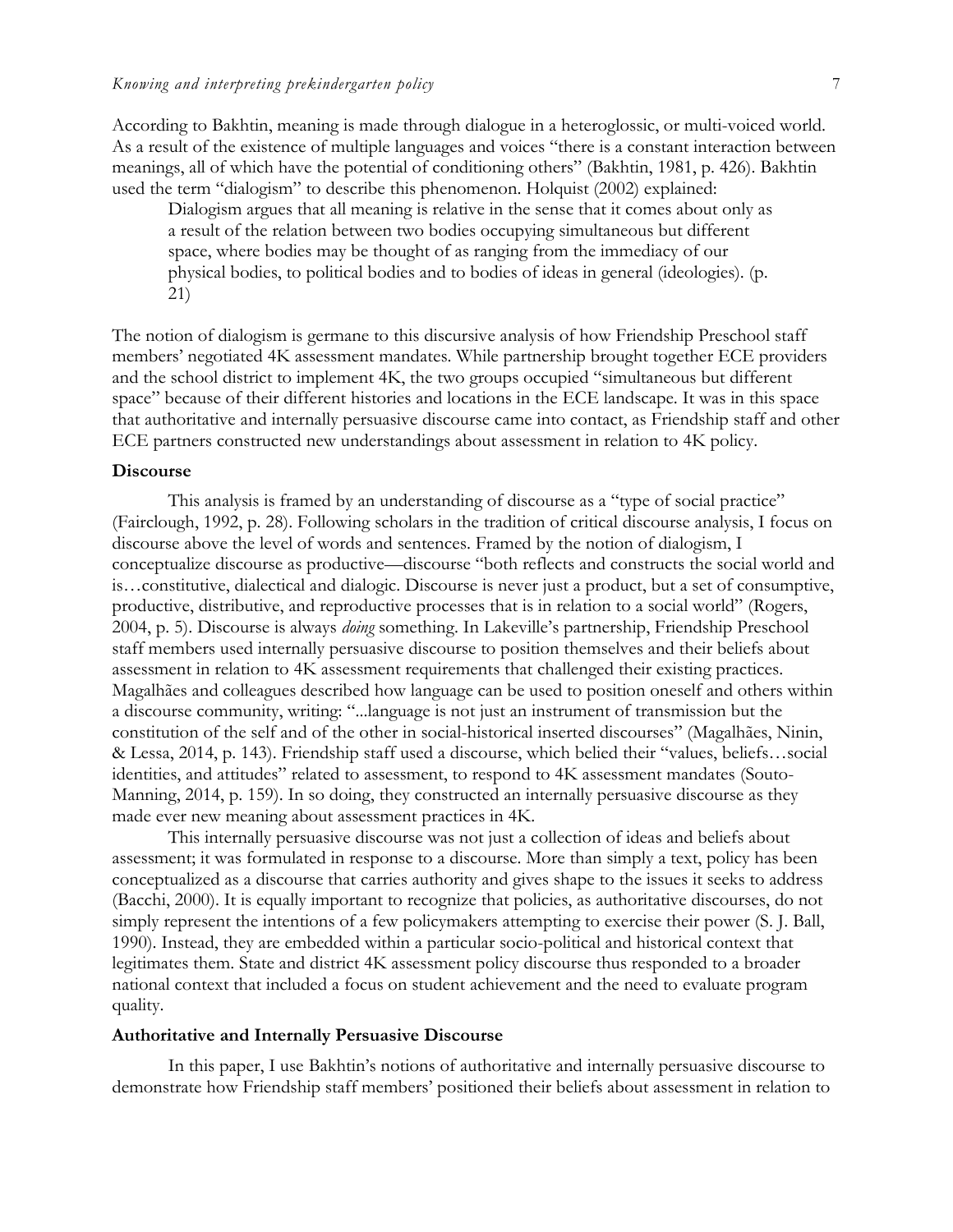state and district assessment requirements. Authoritative discourse is a dominant discourse—it is fixed, powerful, and perceived as "truth." According to Bakhtin (1981):

The authoritative word demands that we acknowledge it, that we make it our own; it binds us, quite independent of any power it might have to persuade us internally; we encounter it with its authority already fused to it…it demands our unconditional allegiance (pp. 342-343).

In contrast to authoritative discourse, internally persuasive discourse is ever-changing or unfinalizable; it is an amalgamation of one's own and others' ideas. It allows for new ideas and change where authoritative discourse does not. Bakhtin writes, "The semantic structure of an internally persuasive discourse is *not finite*, it is *open*; in each of the new contexts that dialogize it, this discourse is able to reveal ever newer *ways to mean*" (1981, p. 346, emphasis in original). As Matusov (2007) pointed out, internally persuasive discourse is not simply the uncritical acceptance of new ideas that may challenge authoritative discourse; instead, it is a "critical stance in relation to a text: [Bakhtin] talked about experimenting with the text, questioning the author, imagining alternatives, evaluating diverse discourses, and challenging the text" (p. 230). Whereas an authoritative discourse cannot be challenged, "in internally persuasive discourse truth becomes dialogically tested and forever testable" (Morson, 1990, p. 319 as cited in Matusov, 2007, p. 230).

Policies can be thought of as authoritative discourses—they are handed down from above, with "authority already fused to [them]." Yet, a sociocultural approach to policy analysis emphasizes that policies are interpreted and shaped as they are enacted locally (Sutton & Levinson, 2001). It is, therefore, possible to understand policy enactment as a struggle between authoritative and internally persuasive discourse. As diverse stakeholders engage with a policy, "authoritative and internally persuasive discourse co-occur in [these] negotiations of meaning production" (Magalhães et al., 2014, p. 140). Here, I analyze how Friendship staff members constructed and continually reshaped an internally persuasive discourse of assessment in response to the authoritative discourse of 4K assessment mandates.

#### **Method**

This paper is drawn from a larger ethnographic study of 4K policy enactment in Lakeville, Wisconsin, that asked: *How is 4K conceptualized at different levels of implementation, from state policy to local classrooms?* I conducted fieldwork from October 2012 to July 2013 in three 4K focal teachers' classrooms in different sites where the program was offered. These sites included a private part-day preschool (Friendship Preschool), a for-profit childcare center (Bright Start Childcare Center (BSCC), and a public elementary school (Forest Grove Elementary School). I conducted a total of 300 hours of classroom observation and two to three semi-structured interviews with each focal teacher (nine interviews total). Each interview lasted about an hour. I also interviewed representatives from the following stakeholder groups: co-teachers, administrators, and principals at each of the focal sites (six interviews total); 4K teachers, kindergarten teachers, and administrators who were not part of the focal sites (six interviews total); other influential stakeholders from the ECE community who were involved in Lakeville 4K (three interviews total); and one interview with a state education official. In addition to these interviews, I observed staff meetings (four total) and planning meetings (four total) at each focal site, district-wide 4K steering committee meetings (three total) and one school board meeting. A significant limitation of this study is that I was never able to interview any school district officials about 4K, although I made repeated attempts to speak with several officials involved in the design and implementation of the program. My understanding of the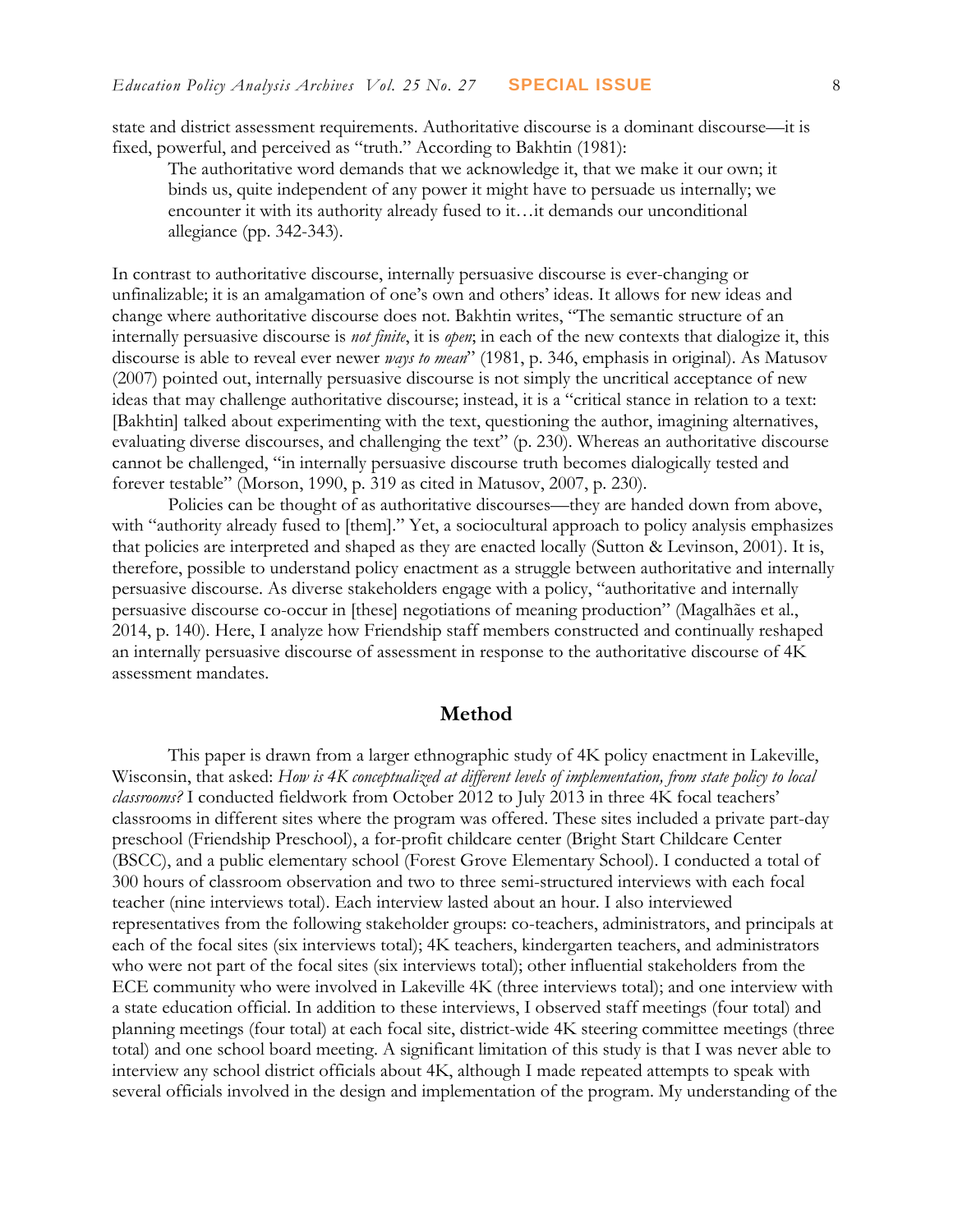$\overline{a}$ 

school district's actions and perspectives on assessment are thus derived from policy documents and my observations of school district officials at district-wide 4K meetings.

In this paper, I ask: *How does an ECE partner with a strong institutional identity respond to new state and district assessment mandates in the context of preK?* Although assessment was not the exclusive focus of the larger study, it was a topic that emerged time and again in interviews with the director and 4K teachers at one of my focal sites, Friendship Preschool.<sup>3</sup> In my first analysis of the data, I concluded that Friendship Preschool defined its role in the preK partnership largely in opposition to the school district (Wilinski, 2014). Although they worked closely with the school district, the school's administrator and 4K focal teacher positioned their work with young children as closer to best practice than what was happening in public school sites. This "us vs. them" perspective was informed, in part, by beliefs about assessment in early childhood settings.

For this paper, I reanalyzed transcripts from my interviews with Friendship Preschool 4K teachers and administrators (seven total), interviews with the 4K teacher and director from BSCC (three total) and my field notes from 4K steering committee meetings (two total) where ECE partners interacted with school district officials around the topic of assessment. I also reviewed and analyzed four documents related to assessment in Wisconsin and Lakeville 4K: Lakeville's 4K progress report from the 2012-13 school year, a district document outlining 4K learning benchmarks, a newspaper article from the *Wisconsin State Journal* that reported on the introduction of the Phonological Awareness Literacy Screener (PALS) in 4K (DeFour, 2013), and the report from the state legislature that proposed and provided the rationale for this change (Joint Committee on Finance, 2013). I reviewed the first two documents—the progress report and 4K benchmarks document—to inform my understanding of what was included in the progress report and how the district's 4K expectations related to other learning standards in the state and district. I analyzed the other two documents using the method described below in order to better understand the PALS mandate—what it responded to and what it was intended to do.

I used the software MAXQDA to facilitate analysis. In the first coding cycle, I read through all transcripts and field notes and applied initial codes, based on my interest how Friendship staff responded to assessment requirements and assessment requirements were represented in policy texts and by school district officials during district-wide meetings. I developed codes that captured the requirements and components of the 4K assessment in Lakeville, including: "district assessment requirements," "state assessment requirements," and "response to the PALS mandate." As I applied these descriptive codes, I also wrote memos about the themes that emerged from the data (Emerson, Fretz, & Shaw, 2011). After this initial coding cycle, I used values coding to analyze "participant's values, attitudes, and beliefs, representing his or her perspectives or worldview" (Saldana, 2016, p. 131). <sup>4</sup> My use of this approach to coding was informed by my understanding of internally persuasive discourse as something that entails "experimenting with the text, questioning the author, imagining alternatives, evaluating diverse discourses, and challenging the text" (Matusov,

<sup>&</sup>lt;sup>3</sup> Interestingly, the topic of assessment did not come up in interviews with the director and 4K teacher at BSCC, except for the times that I asked about it directly. I decided to include these interviews in my analysis to show the contrast between the two sites and their response to assessment mandates. I also read through transcripts from two interviews conducted with administrators and 4K teachers at an ECE partner site that was part of the pilot study, but the topic of assessment or progress reports was not raised during either interview.

<sup>4</sup> Each of these elements has a different meaning, but they are also related. A value is the importance we ascribe to ourselves, others, and ideas, while attitudes comprise how we think and feel about ourselves, others, and ideas. Beliefs are part of a system comprised of values and attitudes, along with our "interpretive perceptions of the social world" (Saldana, 2016, p. 132).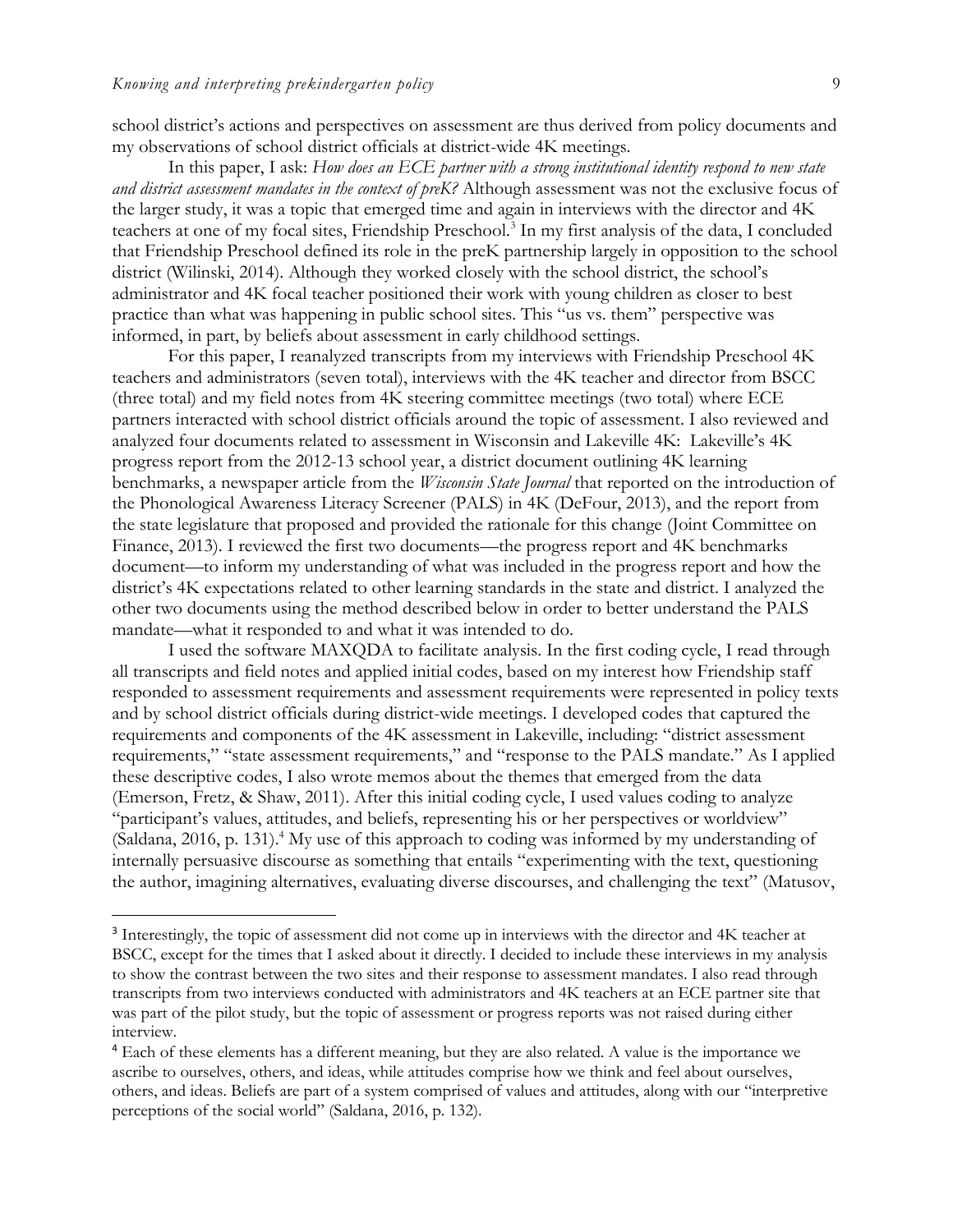2007, p. 230). I conceptualize internally persuasive discourse as something that is necessarily grounded in an individual or group's values, attitudes, and beliefs, situated in relation to an authoritative discourse.

All three of these elements—values, attitudes, and beliefs—are developed, reinforced, and changed in social and institutional contexts, as we interact with others and encounter pre-established institutional or cultural norms. This notion corresponds with dialogism, or the idea that meaning is constructed in dialogue. In the case of Lakeville, stakeholders sometimes made meaning of assessment requirements through actual dialogue at 4K meetings, for example. In other cases, Friendship staff members were constructing internally persuasive discourse in a more abstract way in response to their understanding of policy requirements. Through values coding, I analyzed these responses to the authoritative policy discourse. As with descriptive codes, I applied codes that emerged from my reading of the data. Some of these codes were derived from participants' own words, while others represented broader themes. This cycle of coding yielded almost 50 codes. Values codes included: "play," "developmentally appropriate practice," and "setting up the environment." Attitudes codes included: "doing the same thing we've always done," "too much time," and "nobody wants to do more testing." Finally, beliefs codes included: "best practice," "role of assessment in ECE," and "there is a place for this."

To condense these themes, I created two matrices with the following categories: institutional identity, values in approach to ECE, assessment practice, beliefs about assessment, beliefs about progress report, and reaction to PALS. I used one matrix to identify the state's and school district's approach to assessment, and the other to identify that of Friendship Preschool staff members. Within each of these categories, I included a column for "before 4K," "year 1," and "year 2," in order to track changes in policies and perspectives. I then read through each data excerpt and placed it in the appropriate category based on theme and interview date. Because I did not have interview data from before 4K began, I used the "before 4K" column for excerpts in which participants described what they had done prior to 4K or when they described their current beliefs or practice in relation to the past. During this process, I also wrote memos to capture and expand on key themes that emerged from the analysis. I then coded these matrices for authoritative and internally persuasive discourses of assessment.

#### **State and Local 4K Policy**

#### **Wisconsin 4K**

Public preK has been a feature of Wisconsin's educational landscape since the state's founding in 1848, as a result of a constitutional provision that guaranteed access to public education for children age 4 through 20 (Wisconsin Department of Public Instruction, 2008). The Wisconsin state constitution states that district schools "shall be as nearly uniform as practicable, and such schools shall be free and without charge for tuition to all children between the ages of 4 and 20 years" (as cited in Stark, 1997, p. 185). Though 4K has a long history in Wisconsin, its popularity has ebbed and flowed over the state's history. In the 1996-1997 school year, only 72 school districts offered 4K. Ten years later, that number had risen to 257, and by the 2013-14 school year 93% of Wisconsin school districts, had 4K programs (Wisconsin Department of Public Instruction, 2012, 2014). Within this landscape, 4K partnerships are considered a hallmark of Wisconsin 4K (Bulebosh, 2000), so much so that the state Department of Public Instruction recently hired a storyteller to document the benefits of partnering (Graue, Wilinski, & Nocera, 2016).

At the state level, Wisconsin's 4K program is minimally regulated, with the state leaving much decision-making authority to local districts. Districts that choose to implement 4K are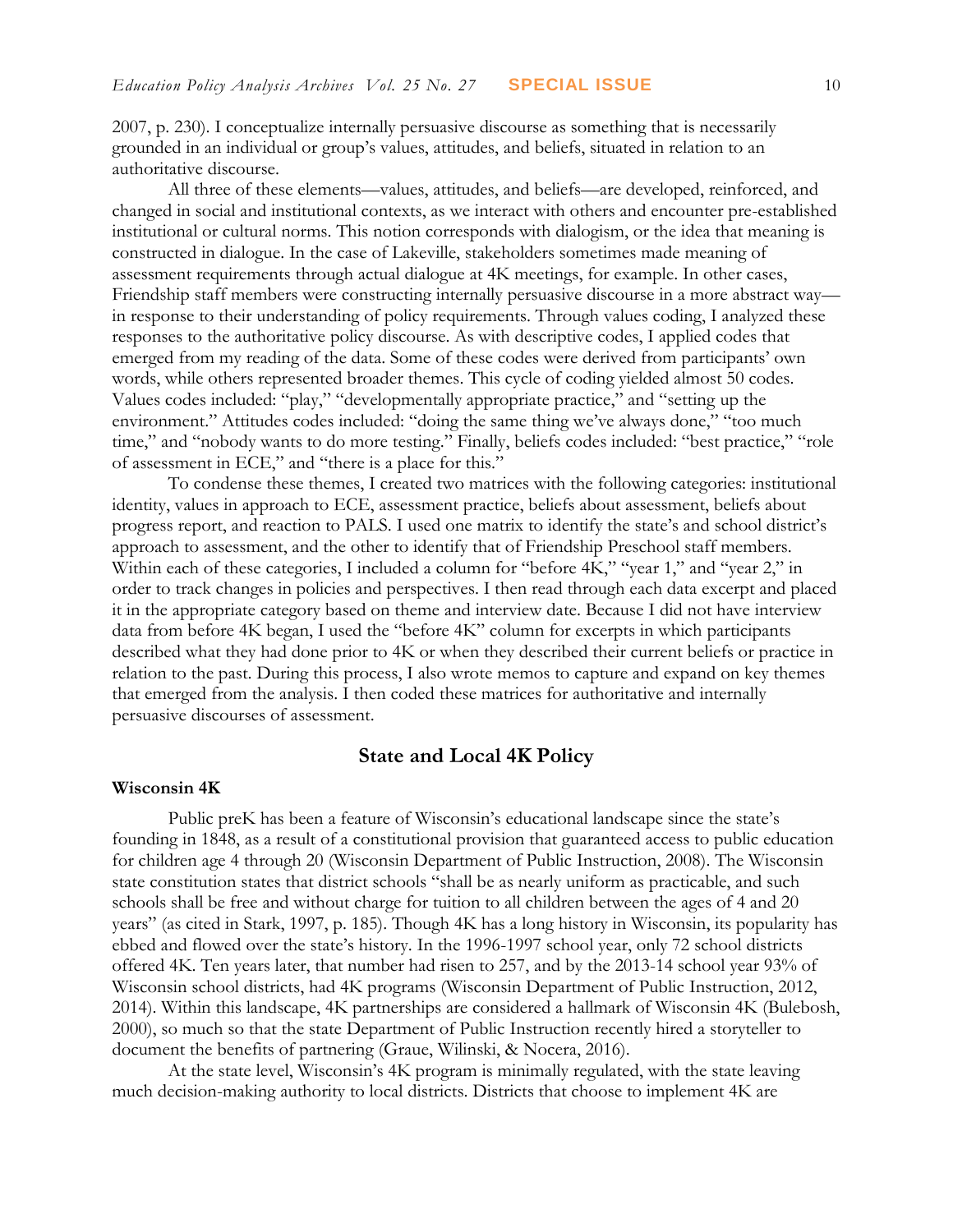required to: 1) make the program available to all 4-year-olds in the district, without cost; 2) provide a minimum of 437 hours of instruction per year; 3) provide transportation to 4K sites; and, 4) ensure that 4K teachers have a bachelor's degree and a teaching license that includes preK or kindergarten. School districts that commit to providing 87.5 hours of parent outreach programming can receive additional funding. These hours are documented and submitted to state education authorities annually (Wisconsin Department of Public Instruction, 2008). Any programmatic decisions beyond these requirements are made locally, and up until May 2013, this included decisions about assessment. In May 2013, Governor Scott Walker announced as part of his new budget a mandate for the use of a literacy screener, the Phonological Awareness Literacy Screener (PALS), in 4K (DeFour, 2013).

#### **Lakeville 4K**

Lakeville 4K complied with all of the state 4K regulations noted above. The district also chose to engage in the parent outreach component of 4K. The responsibility for generating the required parent outreach hours was shared between the school district and 4K teachers. Lakeville's 4K program was provided through a partnership between the school district and the ECE community, with 4K classrooms located in a range of sites, including: public elementary schools, Head Start classrooms, and private preschools and childcare centers. In order to partner with the school district, ECE providers had to be accredited by the city of Lakeville or the National Association for the Education of Young Children (NAEYC). This stipulation came from the local teachers' union as a means to ensure program quality. The school district also made a local determination to exclude religious institutions from the partnership.

4K was a part-day program across all sites in Lakeville. In public schools, 4K classes operated in morning and afternoon sessions, four days per week. Each session was approximately three hours long, and teachers had a 45-minute break between sessions. Mondays were reserved for teacher planning, professional development, and family outreach activities. ECE partner sites had flexibility to determine their own schedules, as long as the total 4K time provided equaled the statemandated 437 hours. Many ECE partners provided 4K for about 2.5 hours, five days per week, but the timing varied from site to site. Like all 4K programs in the state, the funding for Lakeville 4K flowed through the school district. The district received funds from the state for each 4K student and passed on a portion of that to ECE partner sites. During the research year, ECE partners received about \$3,500 per 4K student. The school district did not regulate how these funds were spent, but suggested in its policy that "the funds be used to increase wages for teachers, purchase new or additional curricular materials, provide additional professional development for teachers, provide a tuition reduction for parents, or in other ways that increase the quality of programming for students." In reality, this reimbursement did not cover the full cost of 4K in many ECE partner sites, forcing administrators to come up with creative ways to make up the difference because they could not charge tuition for 4K hours (Wilinski, 2017).

Decisions about the 4K curriculum reflected the districts' stated commitment to play-based 4K that adhered to the tenets of developmentally appropriate practice (DAP) (Copple & Bredekamp, 2009). The policy stated:

4K curricula must be developmentally appropriate, align with the Wisconsin Model Early learning Standards (WIMELS) and accreditation criteria, be play-based, inclusive, research-based, inclusive of culture, race, social class, gender, language and needs, and be designed to promote partnerships with families.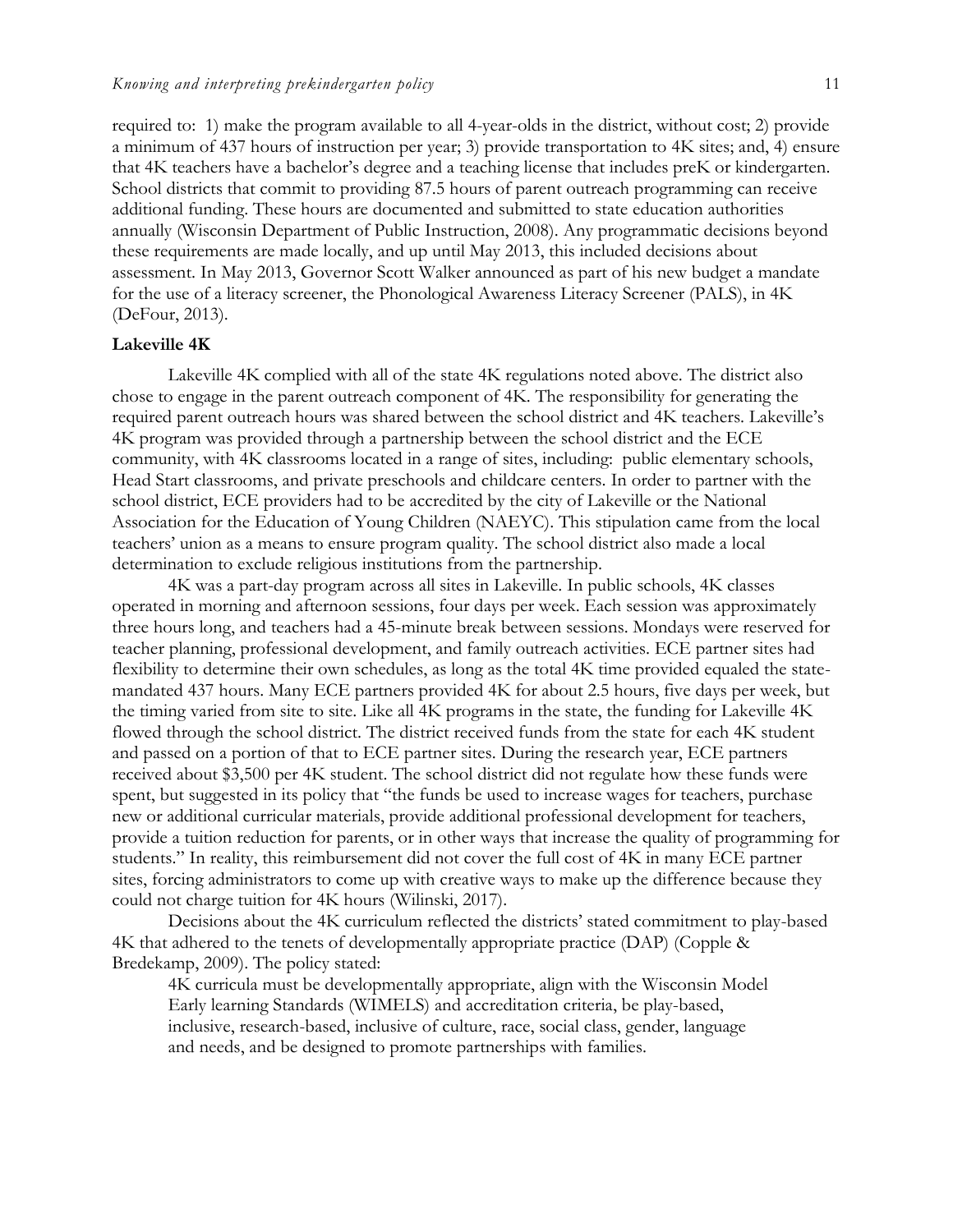The school district required public school 4K classrooms to use the Creative Curriculum and its accompanying observation and portfolio-based assessment, Teaching Strategies Gold (Dodge, Colker, & Heroman, 2002; Teaching Strategies Inc., 2010). ECE partner sites again had more leeway; they had to identify a research-based curriculum that aligned with their mission and philosophy as well as accompanying assessment tool. The ECE partner focal sites in this study chose to use the Creative Curriculum and their own developmental portfolio (Friendship) and the corporation's preK curriculum and accompanying assessment tool (Bright Start Childcare Center). In addition to this, all 4K sites—public and private—were required to administer the locallydeveloped 4K progress report in the fall and spring each year. At the time the research was conducted, there was no requirement from the district as to how the results of these assessments should be shared with families.

#### **4K Progress Report**

The district 4K progress report was developed by a committee that consisted of school district officials and ECE partner site administrators, including Friendship administrator Denise Sanderson and 4K teacher Linda Jenkins. Jenkins described the three school district officials on the committee as "really knowledgeable about their field and ECE." From her perspective, these representatives were committed to "really trying to keep [4K] as play-based and developmentally appropriate as possible" (December 2012 interview). Sanderson said the committee had strict guidelines that they had to follow—the scoring had to be consistent with the district's kindergarten report cards—but that the committee also spent a lot of time identifying "which benchmarks we felt were a really good snapshot of helping a child be prepared to move into that next step in their education" (January 2012 interview). According to the school district, the benchmarks had been developed by the school district, from "an integrated review" of the Wisconsin Common Core Standards, the WIMELS, and the school district's kindergarten standards.

The progress report was a 1.5 page document that included five domains of development: social and emotional, health and physical, approaches to learning, language and communication, and cognitive and general knowledge. Sanderson explained that she and others were able to indicate their priorities for 4K by listing the "social and emotional" domain first and the "cognitive" domain last. This was important to because, from Sanderson's point of view:

The quote unquote academics is [sic] still a minute part of what 4K is. We can't lose sight of the social and emotional. And that's why on the progress report 'social emotional' is the first listed—because that's the most important part, and everyone on the committee recognized that. (January 2013 interview)

Each domain on the progress report included a set of anywhere from three to eight benchmarks. Teachers indicated children's progress toward meeting the benchmarks using a numerical score, from 1-4, that was identical to the one used for kindergarten report cards. The numbers signified: (1) "not yet" demonstrating a behavior or skill, (2) "beginning", (3) "meets expectations", or (4) "exceeds expectations."

## **Friendship Preschool**

Making sense of why Friendship staff members responded to assessment mandates as they did requires an understanding of the school's institutional context and approaches to assessment prior to the start of 4K. Friendship Preschool provides particularly interesting insight into the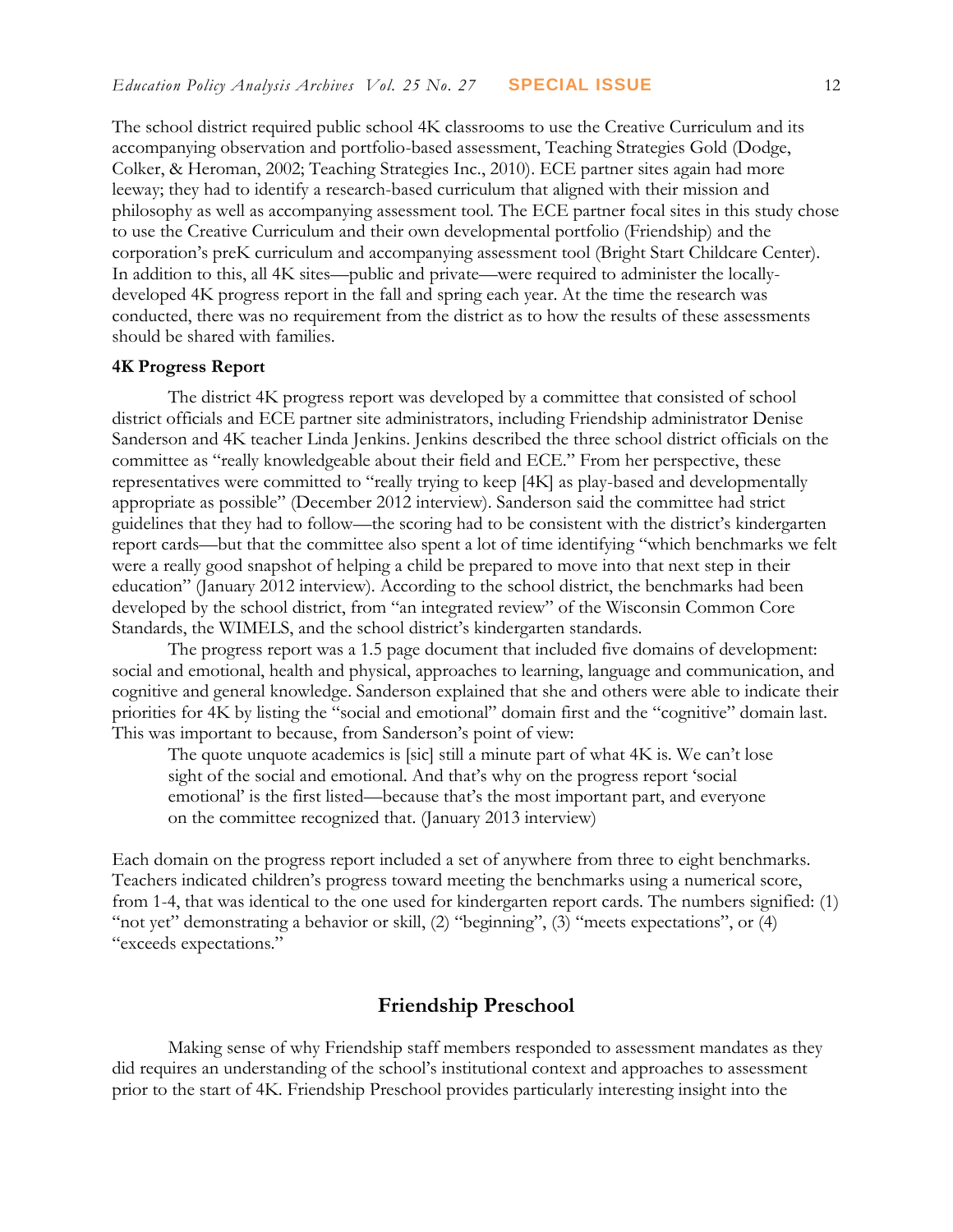challenges that may come with preK partnerships because it had a strong sense of history and its staff members were very involved in shaping the progress report. Friendship's director and teachers often expressed the belief that their program was "good, strong—one of the best, as far as playbased programming for early learning" (Denise Sanderson, January 2012 interview). Director Denise Sanderson's 20-year tenure at Friendship and the school's low rate of teacher turnover ensured its approach to play-based learning was carried out with a high degree of consistency. Even though she was new to the school, 4K teacher Melissa Stevenson was aware that the school had a particular way of doing things: "I think Friendship has been around for so long that there are ways of things happening and they just happen because that's how they've always been done" (June 2013 interview). At the same time, as she and others noted, Friendship staff members were open to change. This was evident in staff meetings, where Sanderson and the teachers might spend the better part of an hour deliberating over potential changes to school policy.

It was the anticipation of change that prompted Sanderson to take an active role in the development of Lakeville's 4K policy, with the rationale that if things were going to change in Lakeville ECE, Friendship should be part of it. Sanderson said her active involvement in 4K was "for the preservation of Friendship…I felt like this was something that could happen and could impact community centers, so I wanted to stay with it" (January 2012 interview). 4K—a tuition-free program—led to concern about the preschool's financial viability; Sanderson worried that if Friendship did not participate in 4K, families would leave. She explained:

Absolutely we were concerned about [losing our 4-year-olds]. Because [4K] is free! And people's budgets are people's budgets…Absolutely there was a concern that we'll lose our 4-year-olds if we don't provide [4K]. (January 2012 interview)

Becoming a 4K site, therefore "allowed us to continue to offer [our program] to children" (January 2012 interview). Because of the school's long history and status as a high-quality ECE provider, participation in 4K was viewed by Sanderson as a way to ensure that the preschool would not be put out of business. Although there were likely other ECE providers who had the same attitude as Sanderson, not all sites became 4K partners for this reason. Maura Evans, the director of BSCC, expressed a very different rationale for becoming a 4K partner:

Sometimes with large corporations and for-profit centers, sometimes we get that name, so to speak, that we're not as good as the rest of them. So I thought the only way we can prove that is by being in there. And getting our name out there and showing people are just as good [the others]. For profit, non-profit—it doesn't matter what you're doing, we're all doing the same thing for children. (February 2013 interview)

For Evans, becoming an ECE partner was a way to prove the quality of her program. In contrast, Sanderson saw 4K as a way to ensure that her program would be able to continue its good work in the face of changes to the ECE landscape in Lakeville.

Sanderson and her teachers' firm belief in the quality of Friendship's programming, which was rooted in the school's long history in the community, contributed to their perception that the introduction of 4K changed very little about how the preschool operated. 4K teacher Linda Jenkins said, "When people say things like 'How are things going [with 4K]?' it's like, 'We've been doing this for 60 years at Friendship.' It's not hugely different" (January 2012 interview). Sanderson reflected this "business-as-usual" mentality. She said: "As far as the functioning of the classrooms, it's still Friendship…So, someone walking in wouldn't say, 'Oh, this sure looks like a 4K class to me.' It's just a group of 4-year-olds playing, but with purpose" (January 2012 interview). A year later,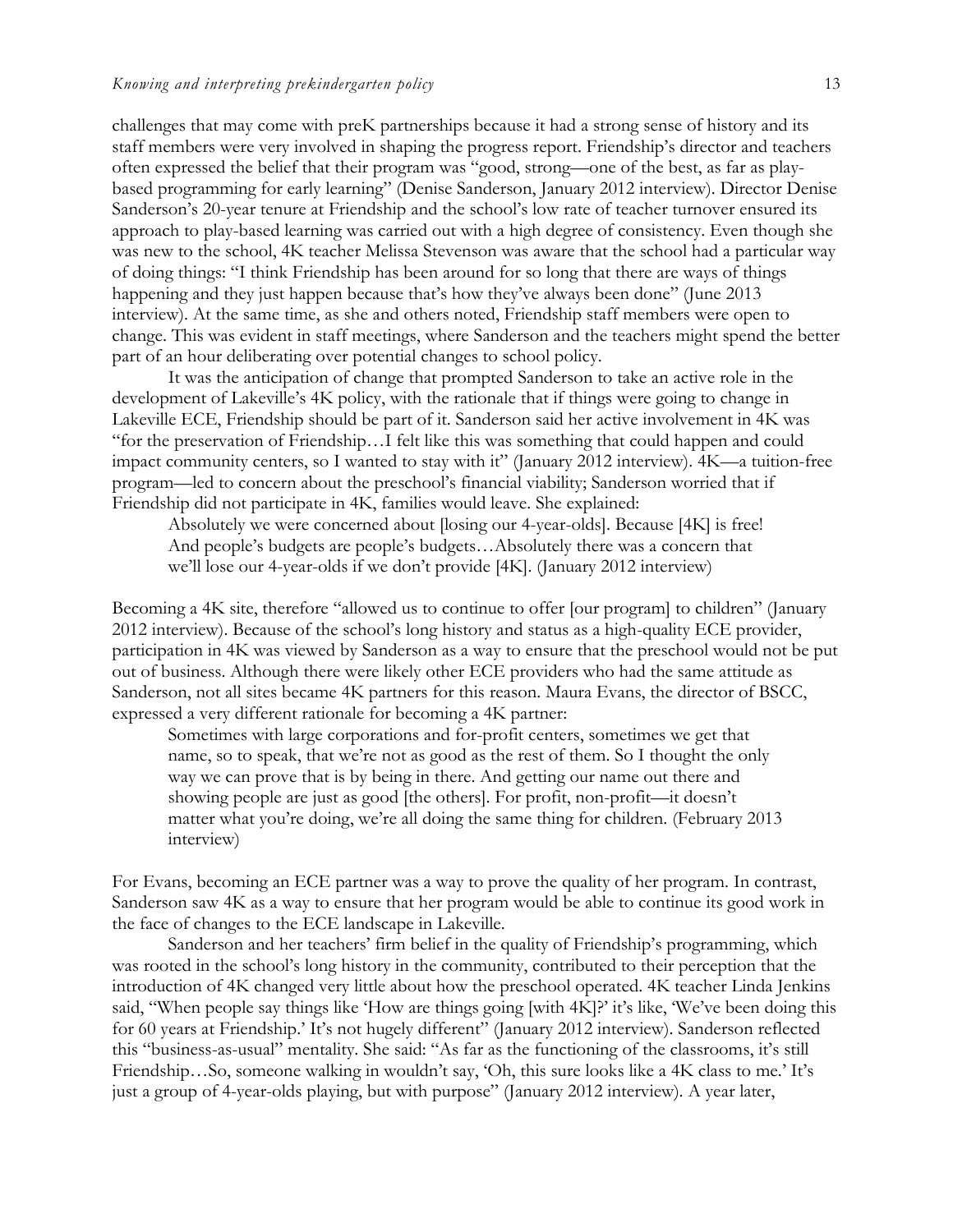Sanderson still had the same perspective: "We are who we've always been, so there hasn't been that much of a change" (January 2013 interview). The sense that 4K was something that was layered on top of their existing practice, rather than a policy that had led to a significant shift in their philosophy or approach was further evident in Sanderson's explanation about Friendship's choice of curriculum for 4K:

We've been around since 1949. That's when our program started. And it started as a play-based program. So, it's always been a play-based program. As part of 4K, you did have to identify a curriculum, and we most closely identify with Creative Curriculum, so that's what we said. Because it's so open-ended, and it's just an outline. It's not a "Today is Tuesday. This is what you do today." And it is Friendship. I mean, it is absolutely who we are. So if we had to say what curriculum [we use], it would be Creative Curriculum. (January 2012 interview)

From Sanderson's point of view, the school's long history of a play-based approach was what guided teachers' practice, not a particular curriculum or the 4K policy. Yet, when pressed to identify a curriculum, the preschool staff had chosen the Creative Curriculum because they believed it was the best representation of their existing practice.

Although they claimed that 4K had not resulted in many changes to the functioning of Friendship, Sanderson and Jenkins both noted that the district-mandated progress report *did* represent a significant change for the preschool. Prior to 4K, Friendship teachers had used a homegrown developmental portfolio to document children's learning. Just before 4K began, Linda Jenkins and a colleague refined Friendship's portfolio for 4K, incorporating state early learning standards and the 4K progress report benchmarks, so that the portfolio would "compliment but not necessarily duplicate" the progress report (Linda Jenkins, December 2012 interview). For Jenkins, the portfolio was a way to "show how the kids are meeting [the] standards." Her focus was on what children could do, rather than what they could not, noting that her goal was "to show growth and progress" (December 2012 interview). When she began to use the district progress report, Jenkins, like the other focal teachers, experienced it as a significant demand on her time. She explained that doing the progress report and the portfolio felt like "double duty…I feel a little overwhelmed there's so much to do!" (January 2012 interview). Beyond this, Jenkins and Sanderson were skeptical of the necessity and, to some extent, the appropriateness, of the progress report. Yet, as I describe below, the internally persuasive discourse that they used to position their work and philosophy in relation to the progress report shifted slightly over time. This suggests that although they initially resisted the new assessments, Friendship staff also gradually incorporated aspects of the assessment mandate into their beliefs about best practice in ECE settings.

#### **Authoritative Discourse of Assessment**

The authoritative discourse of assessment conveyed by the school district and the 4K policy were connected to and must be understood within broader discourses about student outcomes and achievement data. Indeed, as they discussed assessment requirements with ECE partners, school district officials spoke of assessment as something necessary, part of the "changing landscape of education." In this section, I describe the authoritative discourse of assessment in Lakeville 4K as it was constructed in policy and by school district officials.

State 4K policy did not require districts to use a specific assessment tool for 4K. A state policy document explained: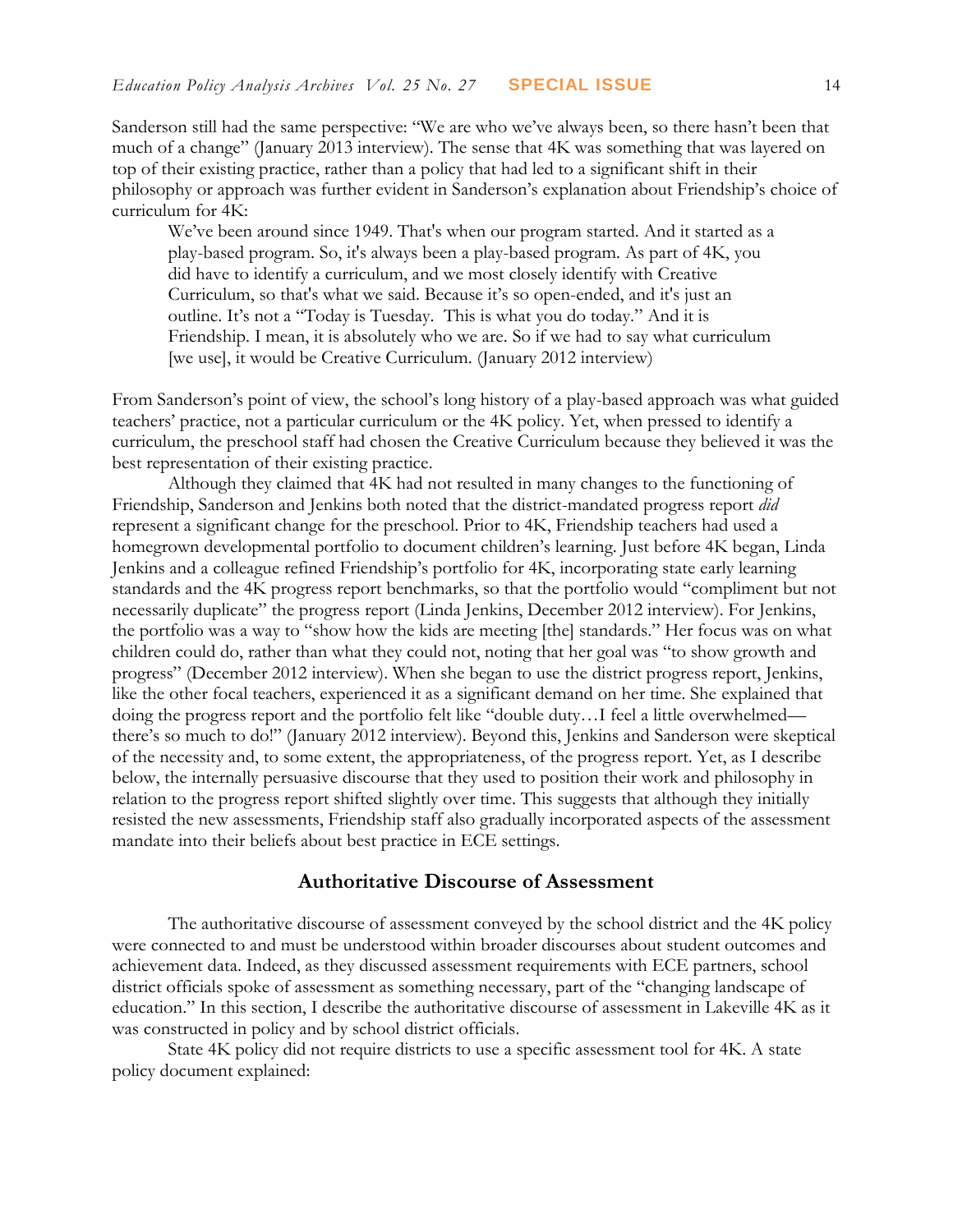4K is not part of the Wisconsin Student Assessment System. To measure progress in 4K, Wisconsin school districts use a variety of curriculum and assessment tools. Best practice…includes authentic assessment methods that observe and record children's progress in typical activities throughout the program year… Assessment information is used to individualize instruction and plan next steps. (Wisconsin Department of Public Instruction, 2008, p. 10)

This document did not mention norm-referenced assessments as part of 4K, yet the policy changed in May 2013 when the state began to require the use of the PALS in 4K. Thus, in the year I conducted this research, the state's authoritative discourse of assessment shifted from something that very much aligned with ECE partners' beliefs about best practice to something they questioned and challenged.

Although Lakeville's 4K policy documents did not mention assessment, the required progress report was developed prior to the start of 4K. According to the district early learning coordinator Eric Stohler, the progress report was a subjective tool that was the first step toward a more systematic way of demonstrating the effects of 4K (Field notes, 3/4/13). At a March 2013 meeting, he described its importance for Response To Intervention, but said eventually the district would be able to compile standardized test scores of children who had been through 4K, leading to data about the long-term effects of 4K. He stressed to the ECE partners that in the "current climate," it was important to identify ways to "measure the great things that we're doing" (Field notes, 3/4/13).

The May 2013 district-wide 4K meeting provided additional insight into the school district's stance on assessment; it was a site where school district officials and ECE partners processed the news about the PALS requirement. While ECE partners bristled at the idea of an adding another assessment to 4K, Stohler and his colleague Tracy Reed explained the need for such an assessment in terms of the broader context of education and the need for balanced assessment in 4K.

Reed explains that the country is moving away from a "wait to fail model" where you have to be doing poorly to qualify for help. She says that system was set up as a deficit model. Now, there is more thinking about "how to support kids at the earliest possible moments." She says there is a "need for balanced assessment to understand where kids are at. There's no one way to understand what kids are doing. You need to understand what's normal developmental growth and what's not." She says that kids who are "off track early will stay off track, and the achievement gap widens." (Field notes,  $5/6/13$ )

Stohler further explained that the PALS could be used to "identify students that may not be performing. At some sites this isn't an issue, but at others, kids are falling through the cracks." Reed circled back to the discourse of assessment as a tool to identify and mitigate the achievement gap when she noted:

Our preliminary data shows big socio-economic differences in school achievement. We need to think about what's happening in areas with high poverty that kids are not demonstrating certain skills. (Field notes, 5/6/13)

While it was not clear from this statement whether Reed was referring to school achievement in 4K, specifically, in this example she invoked a common discourse of the accountability movement as a rationale for the new assessment—that data is a way to identify students in need of intervention in order to foster more equitable outcomes. Later in the meeting, Reed spoke about the PALS as a component of accountability in 4K. She said: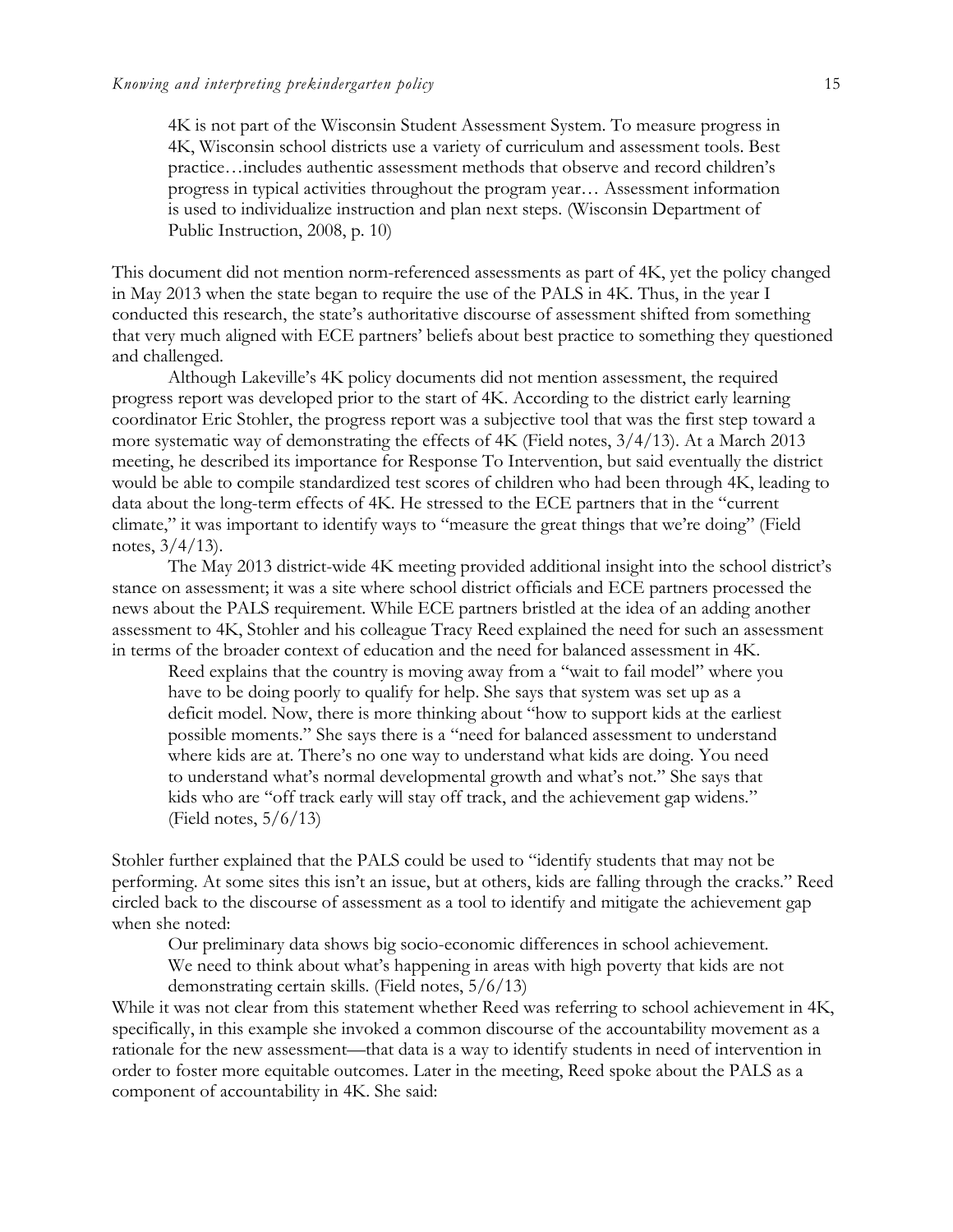Schools are using it as an accountability piece, so we can sit back and look and say some programs are sending kids ready – how do we not have that be an island? What are the reasons some programs are sending kids ready [and others are not]?

In this statement, Reed positioned PALS as an accountability tool, yet literature from the Wisconsin Department of Public Instruction stated clearly that in 4K PALS was to be used as a diagnostic tool. The 4K PALS may have been intended as be part of a broader state goal to "[link] preschool and K-12 performance data through the state's longitudinal data system…and [include] reading outcomes under and educator effectiveness evaluation and school and school district accountability system" (Joint Committee on Finance, 2013). Without knowing whether anyone at the May 6<sup>th</sup> meeting had information about the state's intent for the introduction of PALS in 4K, it is significant that the assessment was at times discussed as if it was going to be used for accountability purposes. This may have informed ECE partners' resistance to the assessment.

When ECE partners raised concerns about the assessment, Reed and Stohler explained that the new mandate was part of a larger movement, and that there was a place for this type of assessment. This exchange between an ECE partner site director and the school district officials illustrates this point:

Evie Linstrom: Is anyone telling the state that [the PALS] isn't good? Reed: I think I come from a different perspective. There is a place to do this in a balanced assessment.

Linstrom: The question is, "Are a variety of opinions being expressed?" Stohler: This is bigger than 4K and Lakeville. It's being done everywhere.

Throughout the meeting, Reed made similar references to the role of an assessment like PALS as part of balanced assessment. She explained that balanced assessment can include a screener like the PALS, as well as parent reports, observer reports, and direct child reports. She stated that there were developmentally appropriate ways for getting direct information from children, an approach to assessment that 4K teacher Linda Jenkins struggled with, as I describe in the next section.

At one point, Stohler acknowledged ECE partners' concerns that there was too much assessment in 4K:

Denise Sanderson: I don't think anyone at the table is assessment phobic. The concern is why it's being done.

Eric Stohler: It's a lot of assessment, and it's ratcheting up every year.

Sanderson: And pushing down.

 $\overline{a}$ 

Even so, when Sanderson said, "We're assessing the hell out of these kids. What can we give up?" Stohler asserted that the district assessment policy had not changed—they would still be required to use the progress report.<sup>5</sup> Although these district officials conceded that PALS was flawed in some ways (for example, it did not have any modifications for English Language Learners), the authoritative discourse of assessment—that a norm-referenced assessment like the PALS was critical to achieving goals like closing the achievement gap—provided a rationale for the state's mandate. At one point, in response to ECE partners' concerns, Reed said: "Sometimes we have to do things that

<sup>5</sup> Sanderson and others believed that teachers already spent enough time on assessment, between the portfolio and the progress report, which is why she exclaimed, "We're assessing the hell out of these kids." This statement may also have been grounded in her belief that any assessments in addition to observationbased assessments were unnecessary.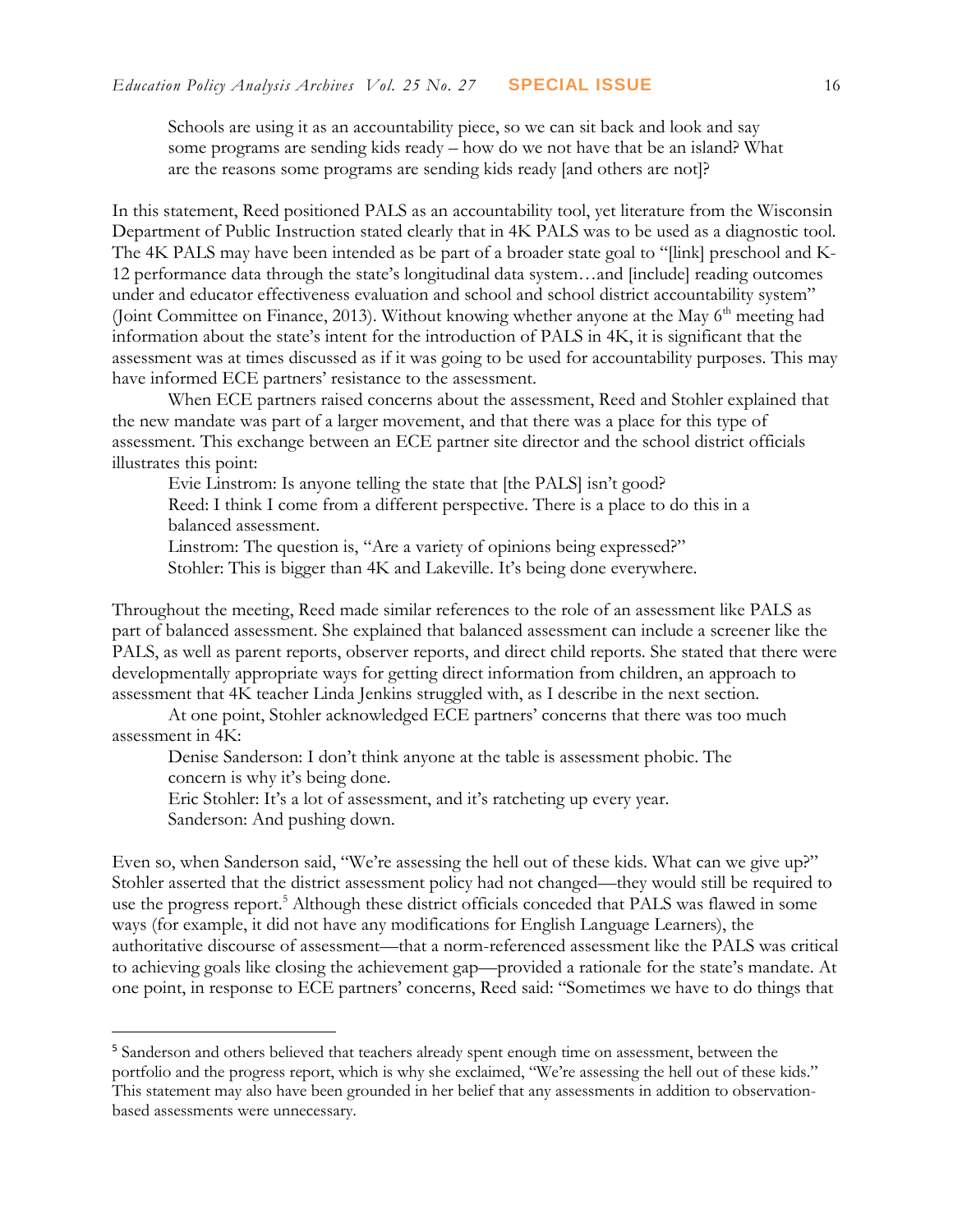$\overline{a}$ 

feel not good because we want data on all kids."<sup>6</sup> Although the norm-referenced assessment mandate came from the state, Stohler and Reed, acting on behalf of the school district, underscored the district's support for the use of an assessment like PALS. Reed provided further evidence of the district's stance on assessment when she explained that the district had spent the better part of the year piloting norm-referenced assessments, including the PALS; it was therefore likely that such an assessment would have been mandated in Lakeville, regardless of the state's actions.

School district officials' explanations about the rationale for the PALS mandate as part of a balanced assessment approach was part of the authoritative discourse of assessment to which Friendship staff and other ECE partners responded. The seemingly commonsense logic of this discourse was that data is needed in order for the purpose of intervention and to inform broader programmatic decisions (as opposed to day-to-day curricular ones) and assessments in preK must align with those in the elementary grades so that claims about program quality and student outcomes can be made. Within this logic, the portfolios and anecdotal evidence preferred by many ECE partners was valued not as a standalone assessment, but as part of a larger assessment scheme that included norm-referenced tools like the PALS.

## **Friendship's Internally Persuasive Discourse of Assessment**

As Denise Sanderson and Linda Jenkins responded to assessment mandates, they developed an internally persuasive discourse to position their beliefs about assessment in relation to policy requirements. In the first year of 4K, this resistance was grounded in assertions that the district progress report was: unnecessary, "not that appropriate," and flawed because of its rating scale was the same one used in the elementary grades.

Denise Sanderson contended that the progress report was unnecessary because teachers were already using portfolios, which she believed was an adequate assessment for 4K. When asked what she would change about 4K, Sanderson responded:

I would eliminate progress reports. Because I just think that it's not necessary for a4 year-old. Even though I was on the progress report committee, and it's very developmentally appropriate, I just think that the portfolio is enough. (January 2012 interview)

Linda Jenkins expressed her belief that the portfolio was enough, but for a slightly different reason; she experienced the progress report as doing "double-duty." For Jenkins, the progress report also required more specific information than the portfolio about what children knew, which she said was not "all that appropriate." She addressed this in the context of her concern that 4K would "turn into school," noting: "Like trying to do these progress reports, where they want an exact number of how many letters they know—that's not really all that appropriate" (January 2012). Jenkins worried that she may have to use direct assessment techniques to ascertain exactly how many letters a child knew, or how high they could count by rote. Her former co-teacher explained that she typically tried to find ways to observe this while the children were engaged in some other activity. She explained:

So I've been trying to find ways to look at it, and thinking, 'Oh, well, we play this game, or we read this story, or we do this activity that would lend itself to me to see this.' So that's what I've been trying to do—to find things that we already do or

<sup>&</sup>lt;sup>6</sup> I do not know whether what Reed and Stohler said about assessment represented their own beliefs. As school district officials, they were responsible for ensuring that ECE and public school 4K sites complied with district and state assessment requirement.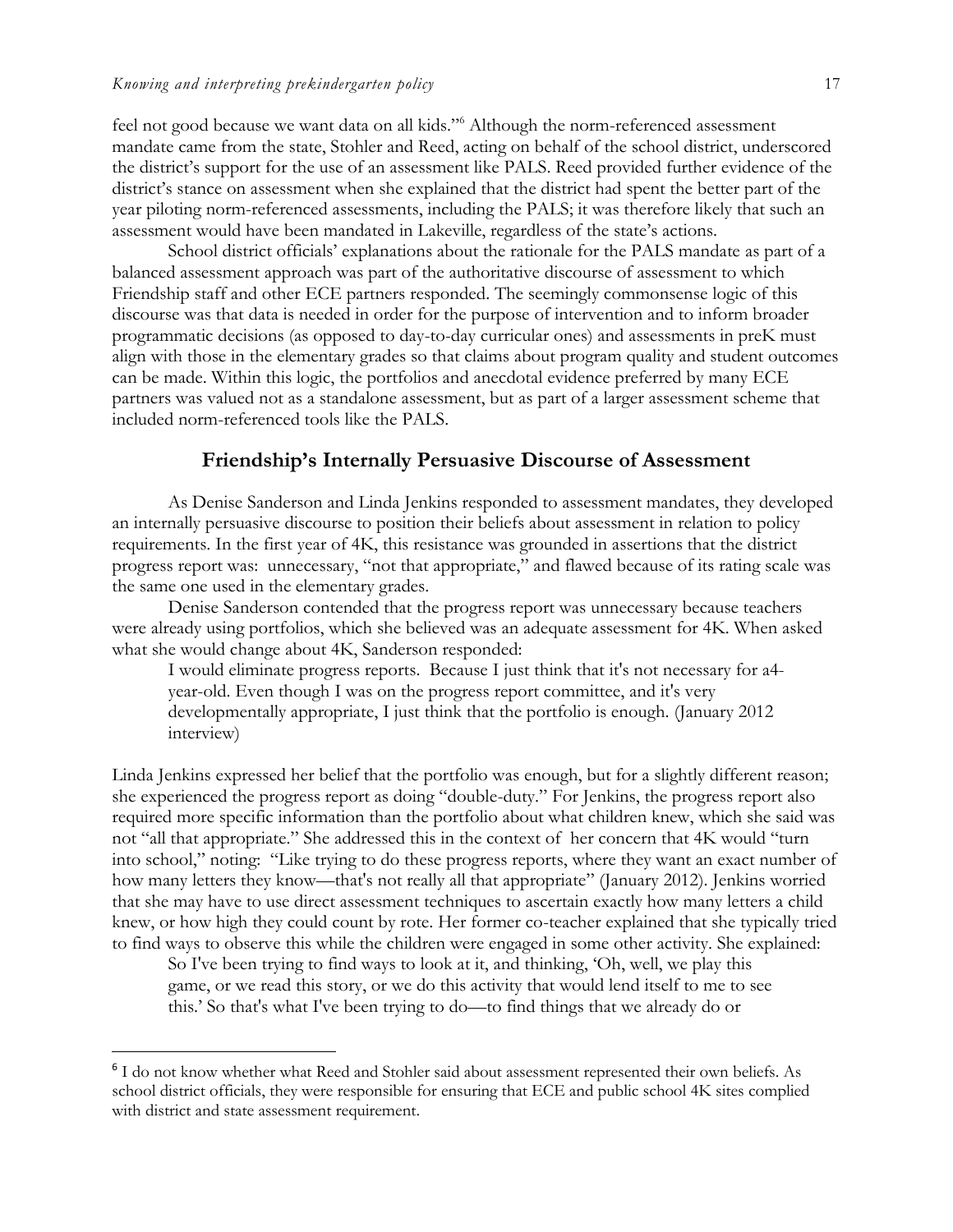activities that you would see, I hate to say, a skill set or knowledge. (December 2011 interview)

It was not the content of the progress report that teachers found problematic—it was the type of information they were required to supply, some of which was difficult to glean by observing children at play in their natural environment. For Linda Jenkins, sitting down and asking a child "how high [they] can count or how many letters they know" was not "authentic" (December 2012 interview). The need to provide specifics—how many letters a child could identify or how high they could count with one-to-one correspondence—was a departure from Jenkins' prior practice:

Whereas I've always sort of known, "Oh, you know, this child has pretty good oneto-one [correspondence], or this one doesn't. But [in the past, I could never] say, 'Oh I know he can count up to 34 using one-to-one correspondence.' So I think that really quantifying it with an exact number is kinda different…In the past, I kind of knew who was good at this or good at that. (Linda Jenkins, January 2012 interview)

The most troubling aspect of the progress report for Sanderson and Jenkins was that its rating scale mirrored the one used on elementary school report cards. Their critique of the rating scale grew out of questions about its appropriateness in a play-based program, how families would interpret children's scores, and a general uneasiness about 4K scores becoming part of a child's permanent record. Sanderson described her belief that the rating scale was not well-aligned with a play-based program, noting that she struggled to imagine how a child could "exceed" at play (January 2012 interview). When she raised this concern at a progress report committee meeting, she was told that the 1-4 scale was necessary for alignment. She explained:

We had to give 'not yet, beginning, meets, or exceeds.' Those were the grades. And I said, 'Do we have to have an exceeds? Can't we just have a meets or, you know, working on?' [But they said] it has to be consistent. The scoring has to be consistent with what is done on other progress reports. (January 2012)<sup>7</sup>

This alignment with the elementary report cards led to further concern that the purpose of the 4K progress report would be misinterpreted by families, causing them undue concern and perhaps leading to unnecessary pressure for children. While kindergarten and elementary grades report cards indicated skills students should have mastered by the end of each quarter, the goals outlined on the 4K progress report were to be achieved by the end of the *school year*. In other words, it would be perfectly normal for a child to be "beginning" (2) or not yet demonstrating a skill (1) at the start of the year and only progress to "meets expectations" (3) by the end of the year. Sanderson worried that families may not understand this, and instead expect their child to earn a "4" in every category each time they were assessed. Jenkins was similarly concerned that parents at Friendship expected their children to get all 4s.

To address these concerns, Sanderson planned to write a letter to accompany the progress reports that would explain their purpose to families.<sup>8</sup>

And I think I will be creating a letter to go with the progress reports that says, 'Take them for what they are; this is a requirement for 4K. Don't look at the numbers too

 $\overline{a}$ 

<sup>&</sup>lt;sup>7</sup> In the March 2013 district-wide 4K meeting, district official Eric Stohler told ECE partners that the "4" was necessary for Response to Intervention—to identify children who needed additional challenges.

<sup>&</sup>lt;sup>8</sup> Sanderson did, in fact, write this letter. She also circulated it to other 4K sites. In one district 4K meeting, ECE partner site directors commended her for the letter, which they said they found very helpful.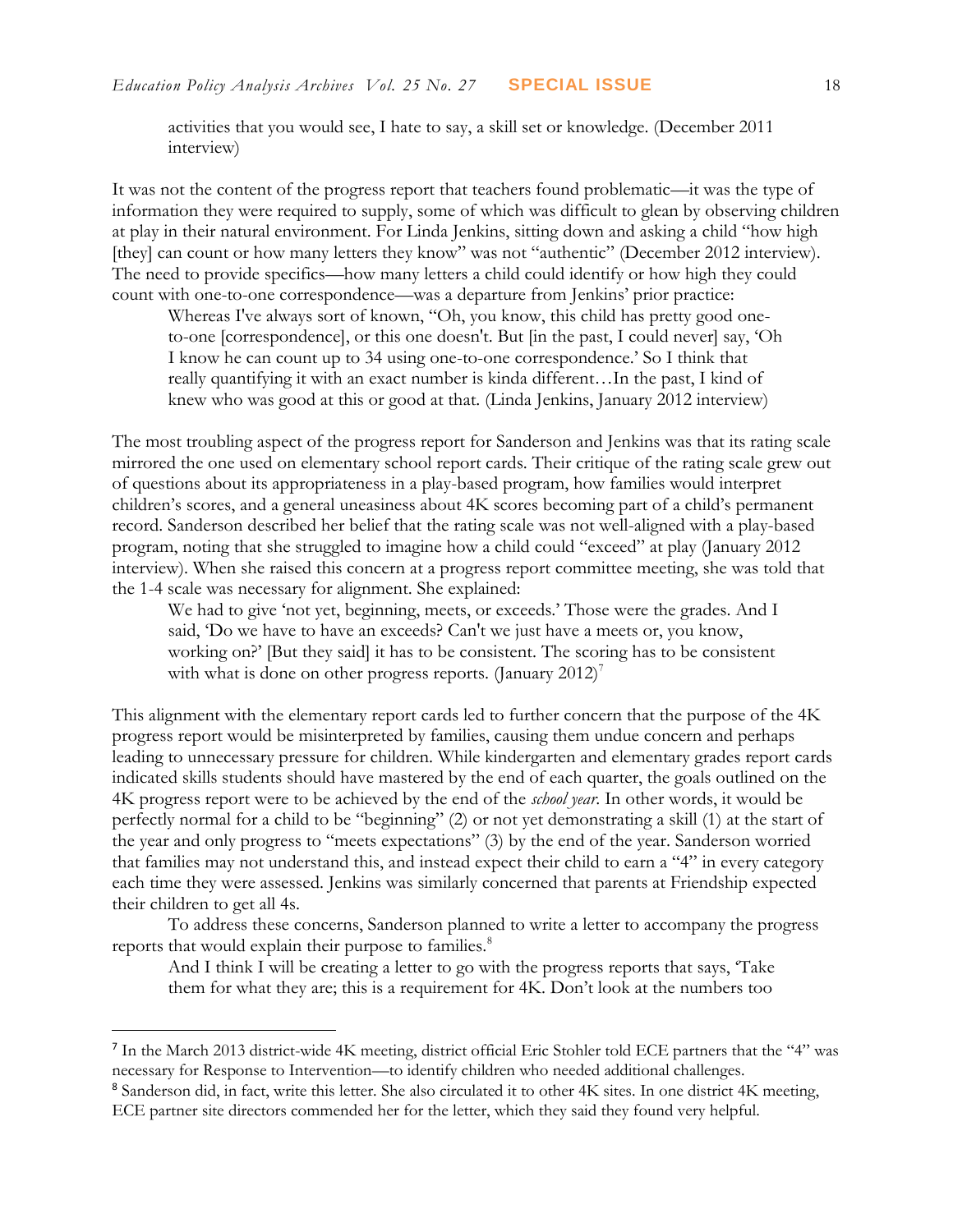hard…I just don't want parents to be thinking that their child is failing 4K or that our program is failing their child. Or that they''re gonna go home and sit there and make their child zip their coat, zip their coat, zip their coat—so that they get a 4 on the progress report. Or make them sit down and do coloring books or workbooks or whatever because 'I want them to get that 4.' I want them to have a healthy perspective: that this is a requirement of 4K. If it wasn't a requirement, we wouldn't be doing it. Because our portfolios are very positively-based—we provide to parents what we have observed, not what we haven't observed. (January 2012 interview)

Sanderson worried that parents' desire to see their child earn high marks on the progress report might lead them to try to teach to the test (she had concerns that progress reports might lead teachers to do the same), which she believed was unnecessary. Part of the challenge, for Sanderson, was that the progress report listed skills that a child might not have demonstrated yet. Portfolios, in contrast, only documented what they had *already* observed.

Finally, Sanderson and teachers shared concerns over the fact that the progress report would become part of each child's permanent record. Linda Jenkins explained: "It's hard to assess children and think about, 'This is their permanent record.' It's always sorta hard to say what you really mean [because the comment boxes have a word limit]" (January 2012 interview). Sanderson said this led teachers to "agonize" over the progress reports. She provided teachers with this advice:

Be careful what you write on that progress report, 'cause it's gonna be on his permanent record…If you've had a challenge with the child, it's not the day to hit a zinger on someone's progress report. It's just not fair. (January 2012 interview)

That assessment would become part of a child's permanent record was only a concern in the context of 4K. With Friendship teachers' work linked to the school district, the practice of assessment became more complex and felt a bit more high-stakes, even though the progress report was not intended as such.

In spite of their reservations, Friendship staff said they understood the district's rationale for the progress report. In the second year of 4K, they also began to describe ways that the progress report had benefited their program. Sanderson explained:

I struggle a little bit with the assessment tool that we're required to use, because it's the same as the elementary school, with the same grades, if you will  $-1$ , 2, 3, 4. And how does one excel at play? You know, I really struggle with it. I know that it's something [the district has] to do, and I understand from a research perspective they want to be able to track things and you know, they're looking to see, 'Is this gonna close the achievement gap?' So I sort of get it, but it's still a little painful to me. (January 2013 interview)

She also said a benefit of the progress report was that it had made teachers "a little more mindful" of the connections between the skills and competencies children were exhibiting and the types of activities they planned. She explained:

As far as the curriculum, we are who we've always been, so there hasn't been that much of a change. With the exception of making us perhaps a little bit more mindful. Like when we're doing that authentic assessment with children we may realize: This little guy doesn't understand rhyming words. We better make sure we're really using that language. 'Hey, those two words rhyme.' And giving them those opportunities. So that's been a really good benefit too. It's been a really good education. (January 2013 interview)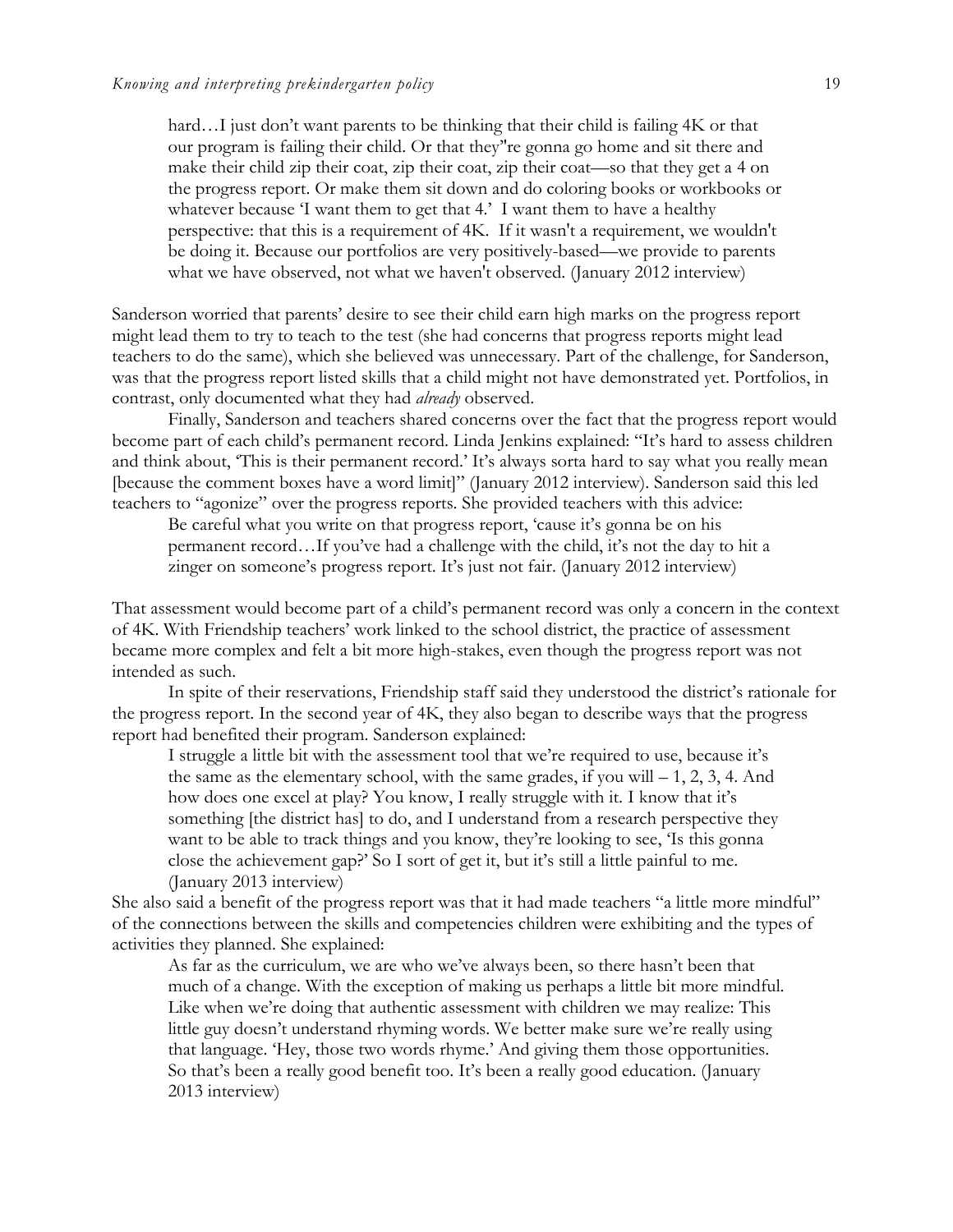The mindfulness Sanderson described came from the fact that the progress report was linked to state early learning standards, which meant that teachers were much more aware of these standards:

[It comes from] being really, really keyed into the WIMELS, which ties into the benchmarks, which ties into the rubric, which ties into the progress report. You're using it more. You really are using it. Not to say that our program before was bad, but it's just, you know, being mindful of many things. So I think that's been really good. (January 2013 interview)

Linda Jenkins also expressed her belief that the progress report had been beneficial, particularly when it came to having conversations with families about children's development. In the second year of 4K, she planned to move away from using the portfolio as the central discussion piece during parent-teacher conferences. She explained that it was sometimes difficult to discuss concerns with families when they were looking at the portfolio, which she characterized in this interview as "basically a scrapbook of the child's year." Although she and parents liked the portfolio, Jenkins said "Sometimes it was nice to have the progress report as backup for something to talk about" (December 2012 interview). In a previous interview, Jenkins said that the progress report provided a more official way of showing parents what children were learning in 4K. When asked in that same interview how parents responded to the progress report, she said:

People seem to kinda appreciate that we're doing something. Now that 4K will become the norm, I think it's in some ways good to show that this is real school. It's not just preparing for school. (January 2012 interview)

While she continued to struggle with the progress report, Jenkins also believed that it lent some value and credibility to her work.

Although Jenkins and Sanderson each reported that the progress reports had its positive aspects, Sanderson was steadfast in her assertion that the progress report was unnecessary for 4K. Mid-way through the second year of 4K, Sanderson said that if she could change anything about 4K, it would be progress reports. She said:

Progress reports. Progress reports. I struggle with it. I really do. I really, really do. Parents, I think, starting from my generation and younger, we are so angst-ridden about our children and so worried that they're not gonna be okay. We struggle and worry and struggle and worry and all [the progress report] does is feed into that. It just seems like last year you were worried about your kid potty training and now you're worried that he doesn't have a 4 on the progress report. I think the progress report is the biggest thing [that I would change]. (January 2013 interview).

That other ECE partners were concerned about parent reactions to the progress report was evident in district-wide 4K meetings. In a March 2013 meeting, two other directors voiced their concern about this. One director noted that the children in her center did not receive 4s because they were English Language Learners. This posed a challenge because children's parents were highly educated and concerned about grades. Another director noted that she had a similar difficulties assessing with students with special needs using the progress report.

When the PALS mandate was introduced in May 2013, Denise Sanderson and other ECE partners questioned its necessity and purpose in ways that largely echoed the aforementioned concerns about the progress report. There was some concern that the PALS would change teachers' practice. For example, one city childcare official asked, "So does pre-teaching become part of the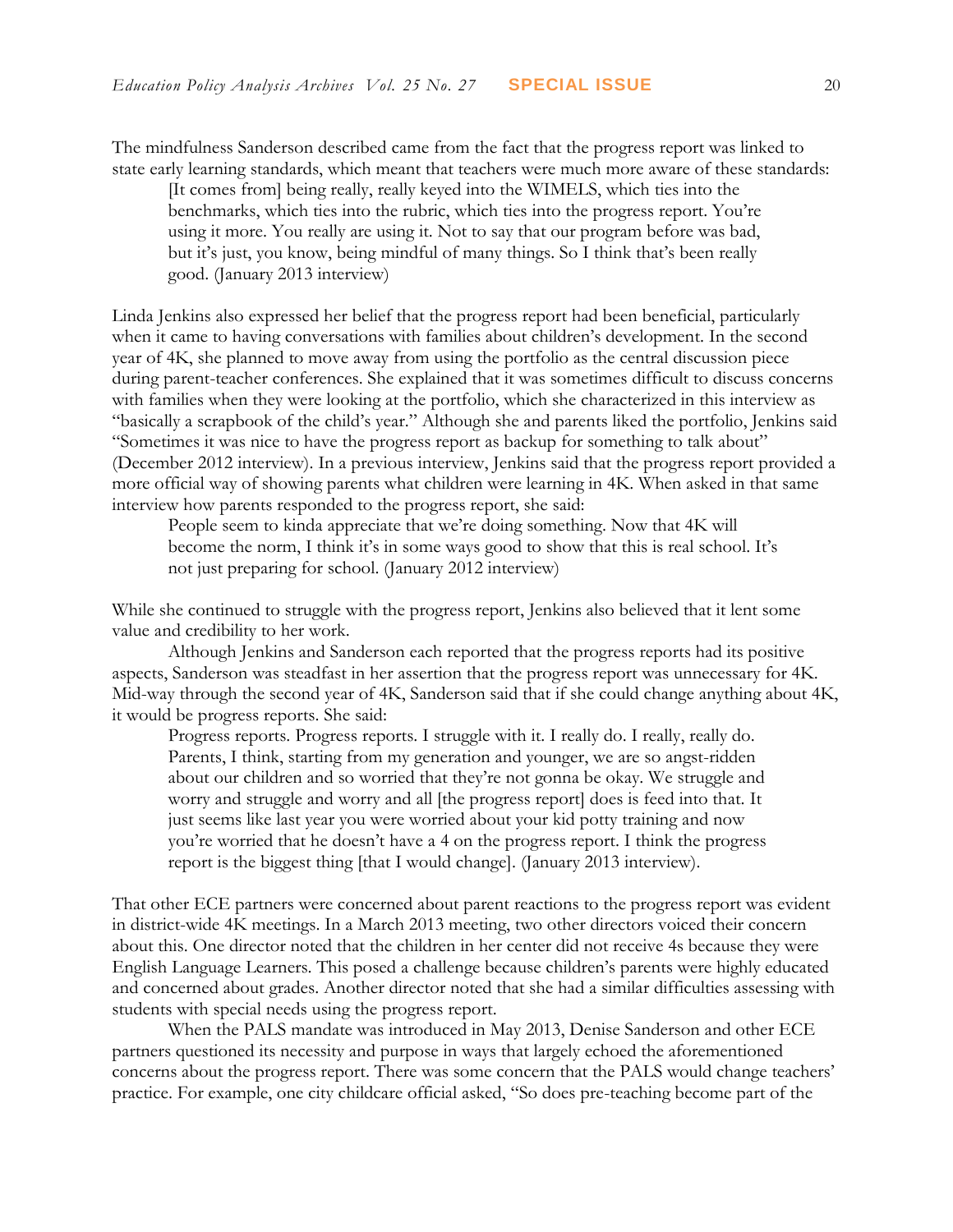$\overline{a}$ 

curriculum?" Along the same vein, Denise Sanderson asked, "So we just plug in the scores and print out a curriculum?" Other concerns revolved around the sheer amount of time (45 minutes per child, with all children tested in a two-week period) and human resources the assessment would require.

ECE directors expressed their interest in taking political action to contest the mandate. "Call your legislator" was a common refrain from ECE partners in response to concerns raised by their colleagues. In fact, after the meeting, 12 ECE partner site directors, led by Denise Sanderson, wrote a letter to the editor of a Wisconsin newspaper stating their opposition to the PALS, on the grounds that it was an "inappropriate tool for 4K."<sup>9</sup> Many of these concerns echoed Denise Sanderson and Linda Jenkins' concerns about the progress report. For example, the letter listed among the characteristics of the PALS that made it inappropriate: "high quality centers will be trained to 'teach to the test'" and "it will crowd out more authentic assessments that document learning across domains." Both of these harkened back to concerns about the progress report.

Finally, the ECE partners in the room asserted that the assessments they already used provided the same information that the PALS would. As Reed demonstrated how teachers would read a PALS data sheet to see where children have fallen below a benchmark, several directors commented, "That's what authentic assessment tells you!" and a city childcare official said, "Teachers are not going to wait to see this information from PALS. They know the kids from the first day." Later, Linda Jenkins expressed a similar belief—that the information from the PALS was exactly what ECE teachers gleaned from observational assessments. When I asked about PALS in her final interview, Linda said she had just told Denise:

ECE people should just rule the world. All this [Response to Intervention] stuff that's basically what we've been doing all along. A good foundation, a little extra help for the kids who need it, so what's the big deal? (May 2013 interview)

Like Sanderson's response to the progress report—that it was unnecessary because they were already using portfolios—this assertion demonstrated Jenkins' belief that existing assessment practices were sufficient, and that new practices would not add to teachers' knowledge of their students.

## **Discussion**

State and district 4K assessment policy can be understood as an authoritative discourse of assessment, representing particular "truths" about the role of assessment in 4K and about how data should be collected. The authoritative discourse of assessment that Lakeville ECE partners responded to reflected broader discourses of assessment and accountability in the K-12 arena. The discourse demanded compliance because it was woven into policy requirements. The discourse held that assessment in 4K was an important way to ensure goals of 4K were being met. As part of a larger paradigm shift in education, assessment tools like the progress report and PALS played a role in measuring children's progress over time, which served the purpose of identifying students who were struggling and ensuring program quality. There was a theme of equity in the discourse assessment would ensure that all children had high-quality experiences, and that no children would "fall through the cracks," as Tracy Reed put it. Large-scale data from assessments could also yield program-level data, which would help the state and school district demonstrate the effects of 4K, or as Stohler noted, "measure all the good things we're doing."

When staff members at Friendship Preschool, a 4K partner site, came into contact with this discourse, they resisted many aspects of it and constructed an internally persuasive discourse of

<sup>&</sup>lt;sup>9</sup> The letter was never published, but the directors forwarded it to the Lakeville school board. The letter to the school board concluded, "We do not believe that the PreK PALS test is best practice for young children."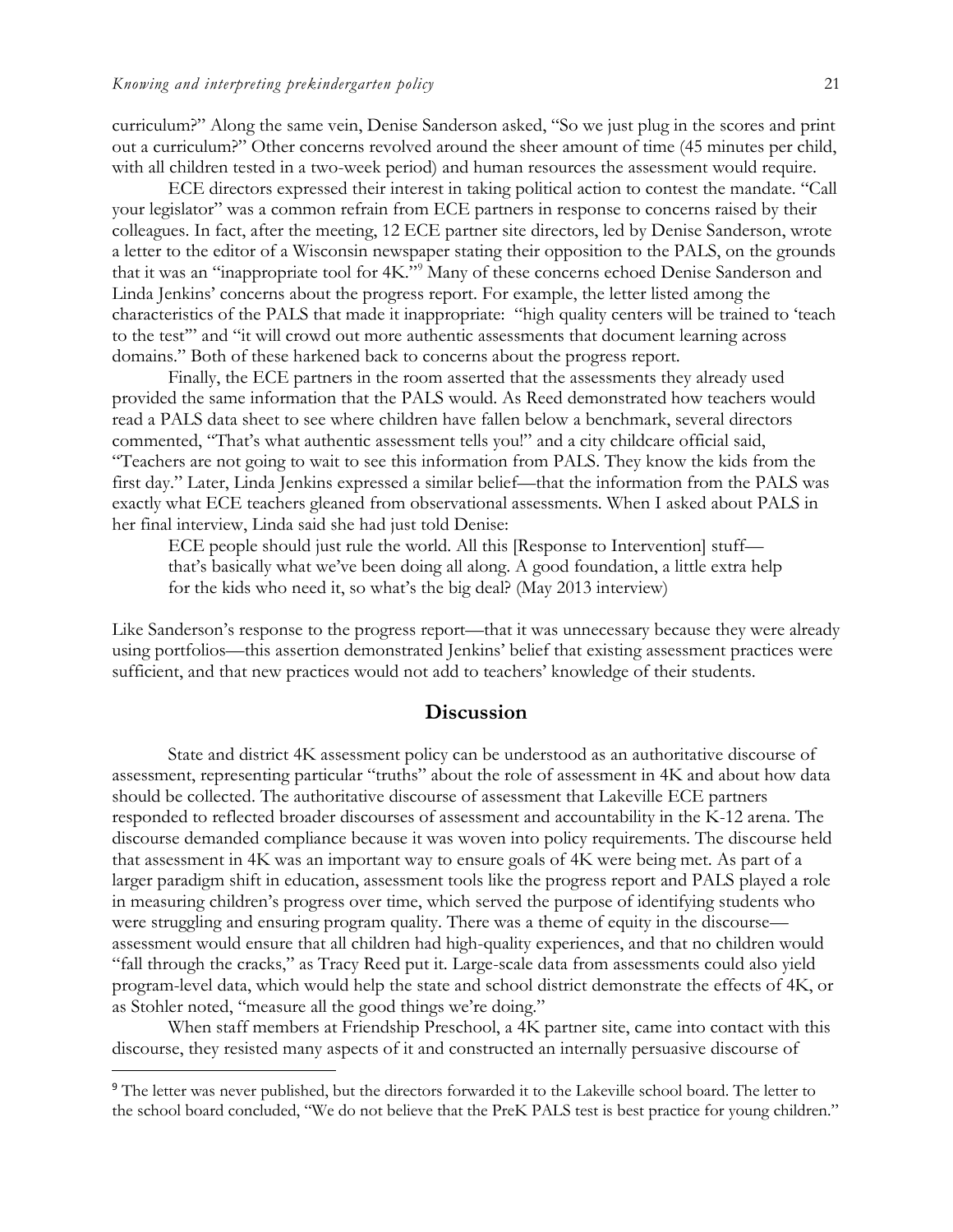assessment to position their own work in relation to 4K assessment requirements. While Denise Sanderson and Linda Jenkins' response was not necessarily representative of all ECE partners in Lakeville (or in any district, for that matter), the discourse provides important insight into how an ECE provider with a strong institutional history and mission experienced a preK partnership that newly linked their work to the school district and K-12 system. Friendship's case is particularly interesting because its staff members played a key role in creating the district progress reports. In spite of this, they found aspects of the assessment challenging and even inappropriate. Although their beliefs about assessment in 4K shifted slightly over time, Friendship staff for the most part positioned their stance on assessment in opposition to 4K policy.

Friendship staff's internally persuasive discourse of assessment was grounded in a belief that the progress report and PALS provided information that duplicated what teachers were able to glean from observation-based assessments. They questioned the need for a test that told them what they already knew. Further, Sanderson and Jenkins were concerned that the assessments would cause teachers to "teach to the test" and incite an unnecessary parental focus on children's performance in 4K. They also contended that the progress report rating scale was inappropriate for a play-based program. Their internally persuasive discourse rejected this method of aligning 4K with the elementary grades, with the rationale that the goals in 4K were fundamentally different from the elementary grades.

The reaction of Friendship staff to assessment requirements provides insight into the challenges ECE providers may face as they partner with school districts for preK provision. The interaction between authoritative and internally persuasive discourse in this example demonstrates the complexity of partnerships, which bring together stakeholders with different responsibilities and goals. Friendship and other ECE partners asserted they were not "assessment-phobic"—they were used to and valued using assessment for the purposes of informing teachers' daily classroom practice. In contrast, the school district and district officials thought about assessment on a larger scale; they were responsible for closing the achievement gap in the district, and needed data that would inform broader programmatic changes or technical inputs. As such, one component of the conflict over assessment was an issue of scale. While ECE partners were previously responsible for maintaining various certifications and accreditations, they had not been answerable to a larger entity like the school district, which needed different information to make program-level decisions than ECE providers needed to make classroom-level decisions.

In addition to this, preK partnerships may exacerbate concerns that ECE will become more school-like. In the context of concern that ECE will become too much like elementary school, assessment is an easy target. This was evident in Friendship staff members' response to the progress report rating scale; Sanderson believed it was simply inappropriate to align the 4K rating scale with the elementary grades. This was paired with unease over parents' mounting focus on grades, which Sanderson believed would only be fueled by the progress report rating scale.

Although Friendship staff members questioned aspects of 4K assessment policy, they were relatively powerless to change it. A challenge embedded in a preK partnership like Lakeville's was the significant impetus for ECE to be partners—maintaining financial viability. They could disagree with policy all they wanted, but in Lakeville, if ECE providers wanted ensure their financial viability, they had to become 4K partners.<sup>10</sup> For providers like Friendship, this meant complying with assessment policies with which they did not fully agree.

 $\overline{a}$ 

<sup>&</sup>lt;sup>10</sup> In year two of 4K, several well-regarded ECE providers became 4K partners because they were losing 4year-olds to other sites that provided 4K. To try to make up this lost revenue, the sites applied to be 4K partners. For more on this situation, see Wilinski, 2017.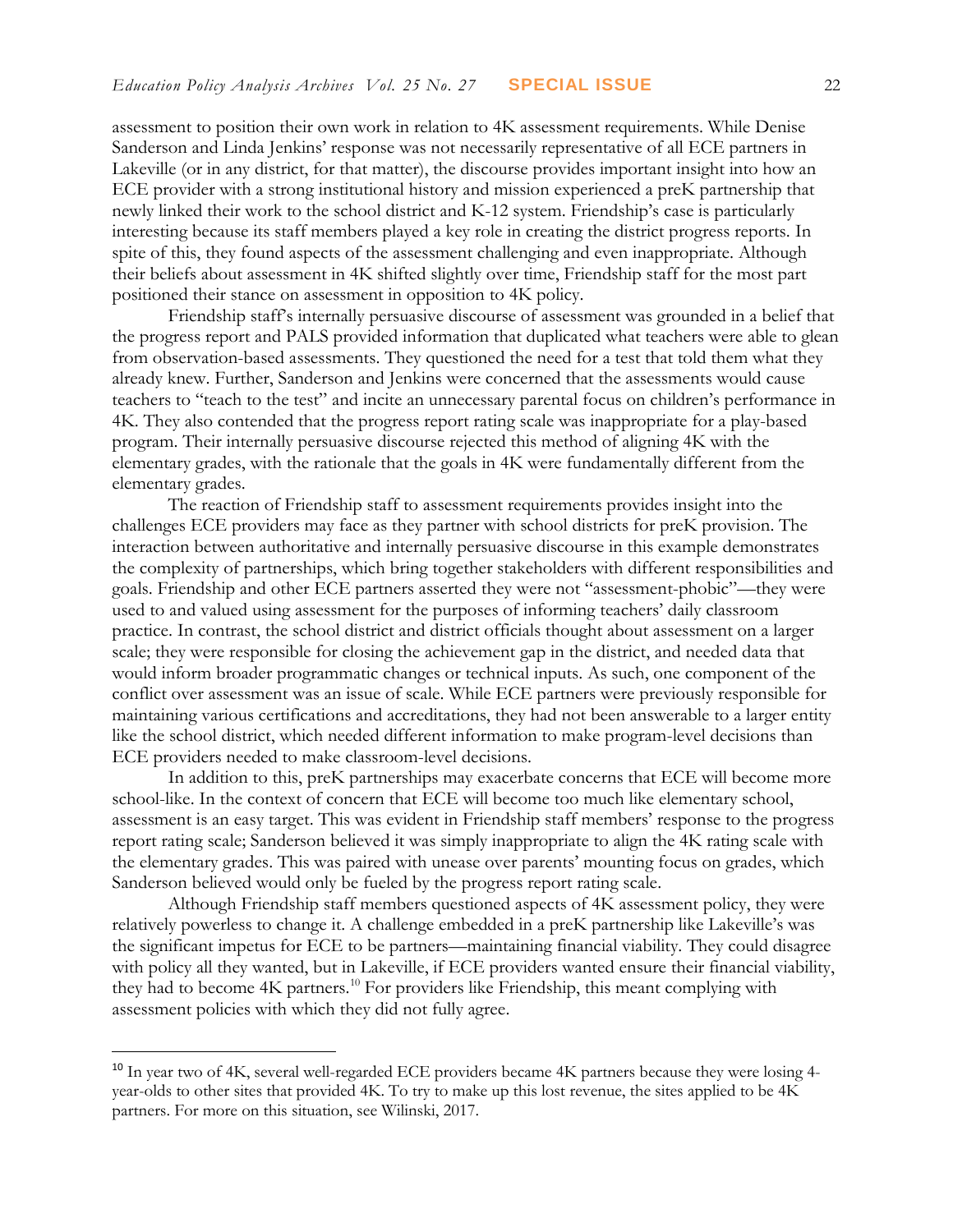Yet, even as they disagreed with aspects of the assessment policy, Friendship staff also came to see the progress report as beneficial to their practice, albeit in a limited way. Their changing views over time demonstrates how internally persuasive discourse can shift to accommodate new perspectives and experiences. This also highlights the reality that preK partnerships are likely to take time to coalesce, because they bring together such different stakeholders with different philosophies and approaches to early learning. ECE providers and school districts need time to negotiate what the new "business as usual" for both parties will look like in the context of a preK partnership. This negotiation requires each side to better understand the other, so that the challenges inherent in preK partnerships can be mitigated.

As the popularity of public preK continues to rise, there is a need to better understand how preK policies are enacted and their meanings negotiated, particularly when it comes to assessment; these negotiations will almost certainly shape what preK in the United States will become when it grows up. In addition, as school district-ECE provider partnerships in preK are increasingly promoted, there is an urgent need for more research that critically examines how bringing preK under the purview of public entities shapes curriculum, pedagogy, and assessment (Halpern, 2013; McCabe & Sipple, 2011; Morrissey et al., 2007). This discursive analysis, which examined how policies and policy implementers described assessment in preK, provides initial insight into the challenges of bringing together the ECE and K-12 systems in for preK.

By all accounts, it is a good time to be a 4-year-old in the United States. Growing bipartisan support for public preK has led to expanded access for children across the nation, with the potential for positive effects on children's development across all domains. At the same time, there is a need for awareness of the challenges that come with preK partnerships and support for stakeholders as they negotiate the politics of partnership. PreK partnerships have the potential to benefit school districts, ECE providers, children and families, yet these benefits will only be realized if these partnerships are strong and function well. Given the dramatic differences between ECE and the K-12 system, enthusiasm for partnerships must be accompanied by careful consideration of how they are experienced by all stakeholders, particularly the ECE partners who play a critical role in preK provision.

## **References**

- Ackerman, D. J., & Coley, R. J. (2012). *State pre-k assessment policies: Issues and status policy information report*. Princeton, NJ: Educational Testing Service. Retrieved from https://www.ets.org/Media/Research/pdf/PIC-PRE-K.pdf
- Bacchi, C. (2000). Policy as discourse. *Discourse*, *21*(1), 45–57.
- Bakhtin, M. M. (1981). Discourse in the novel. In M. Holquist (Ed.), *The dialogic imagination: Four essays by M. M. Bakhtin* (pp. 259–422). Austin, TX: University of Texas Press.
- Ball, A. F., & Freedman, S. W. (2004). *Bakhtinian perspectives on language, literacy, and learning*. New York, NY: Cambridge University Press. http://doi.org/10.1017/CBO9780511755002
- Ball, S. J. (1990). *Politics and policy making in education: Explorations in policy sociology*. New York: Routledge.
- Barnett, W. S., Carolan, M. E., Fitzgerald, J., & Squires, J. H. (2011). *The state of preschool 2011*. New Brunswick, NJ: National Institute for Early Education Research.
- Barnett, W. S., Carolan, M. E., Fitzgerald, J., & Squires, J. H. (2012). *The state of preschool 2012*. New Brunswick, NJ: National Institute for Early Education Research.
- Barnett, W. S., Friedman-Krauss, A. H., Gomez, R. E., Horowitz, M., Weisenfeld, G. G., Clarke Brown, K., & Squires, J. H. (2016). *The state of preschool 2015*. New Brunswick, NJ: National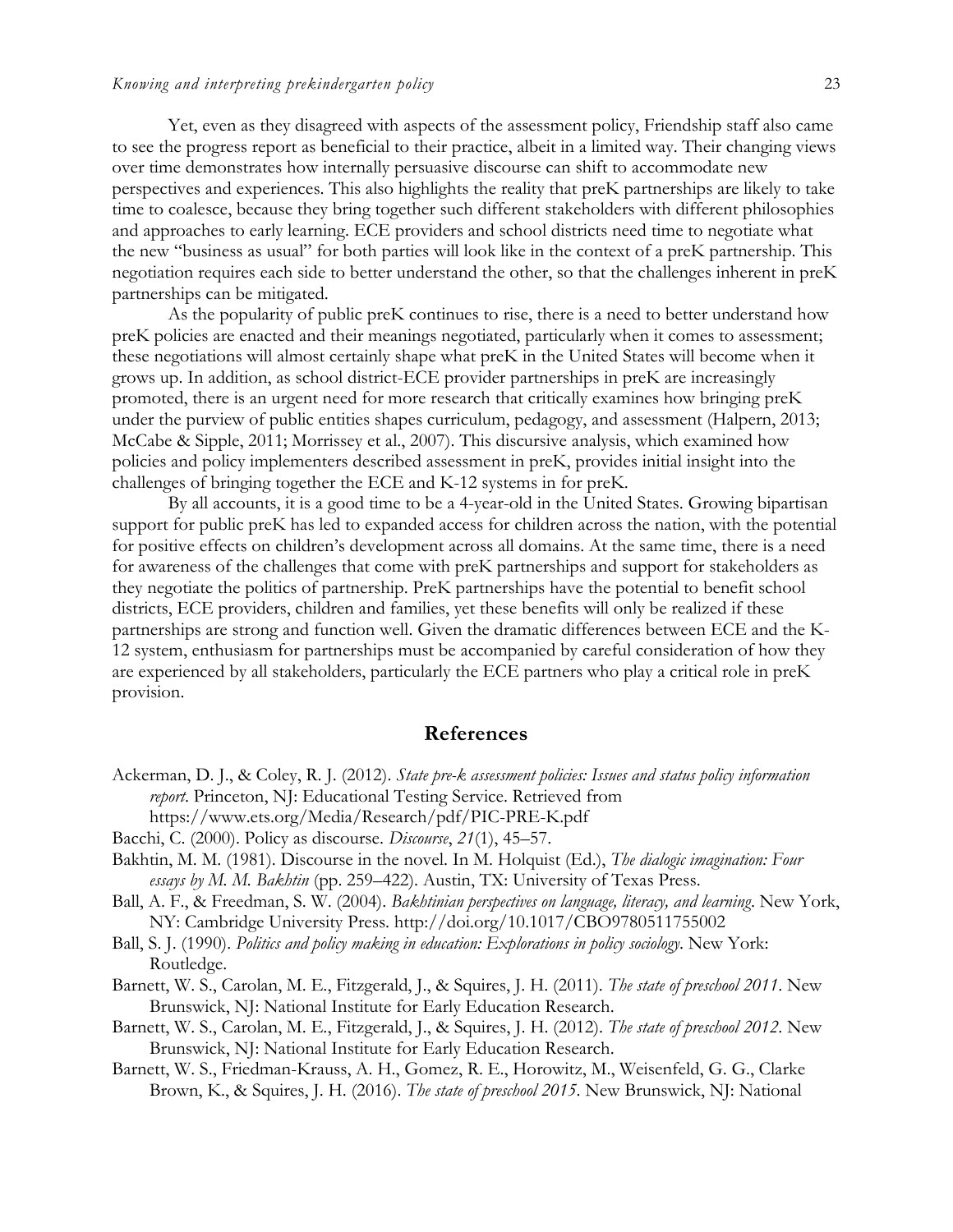Institute for Early Education Research.

- Barnett, W. S., Friedman, A. H., Hustedt, J. T., & Stevenson-Boyd, J. (2009). An overview of prekindergarten policy in the United States: Program governance, eligibility, standards, and finance. In R. C. Pianta & C. Howes (Eds.), *The promise of pre-K* (pp. 3–30). Baltimore, Maryland: Paul H. Brookes.
- Bender, S. W. (2000). Silencing culture and culturing silence: A comparative experience of centrifugal forces in the ethnic studies curriculum. *University of Michigan Journal of Law Reform*, *33*, 330–342.
- Brown, C. P. (2009). Pivoting a prekindergarten program off the child or the standard? A case study of integrating the practices of early childhood education into elementary school. *The Elementary School Journal*, *110*(2), 202–227. http://doi.org/10.1086/605770
- Bulebosh, N. (2000). Sandbox synergy: LaCrosse launches innovative preschool partnership. *Wisconsin School News*, *June*, 5–12.
- Casto, H. G., Sipple, J. W., & McCabe, L. A. (2016). A typology of school-community relationships: Partnering and universal prekindergarten policy. *Educational Policy*, *30*(5), 659–687. http://doi.org/10.1177/0895904814557770
- Copple, C., & Bredekamp, S. (2009). *Developmentally appropriate practice in early childhood programs serving children from birth through age 8* (3rd ed.). Washington, D.C.: National Association for the Education of Young Children.
- DeFour, M. (2013, May 6). New state test results show 10 percent of Wisconsin kindergarteners need reading help. *Wisconsin State Journal*. Retrieved from http://host.madison.com/wsj/news/local/education/local\_schools/new-state-test-resultsshow-percent-of-wisconsin-kindergartners-need/article\_259d4017-dc41-5be7-8bbff6f752c3404e.html#.VkoBeA6wQYs.email
- Dodge, D. T., Colker, L. J., & Heroman, C. (2002). *Connecting content, teaching, and learning: The Creative curriculum for preschool. Revised edition.* Washington, D.C.: Teaching Strategies, Inc.
- Edmiston, B. (2010). Playing with children, answering our lives: A Bakhtinian approach to coauthoring ethical identities in early childhood. *British Journal of Educational Studies*, *58*(2), 197– 211. http://doi.org/10.1080/00071000903522484
- Emerson, R. M., Fretz, R. I., & Shaw, L. L. (2011). *Writing Ethnographic Fieldnotes*. Chicago, IL: University of Chicago Press. http://doi.org/10.7208/chicago/9780226206868.001.0001
- Fairclough, N. (1992). *Discourse and social change*. Cambridge, MA: Polity Press.
- Goldstein, L. S. (2007). Beyond the DAP versus standards dilemma: Examining the unforgiving complexity of kindergarten teaching in the United States. *Early Childhood Research Quarterly*, *22*, 39–54. http://doi.org/10.1016/j.ecresq.2006.08.001
- Goldstein, L. S. (2008). Teaching the Standards is Developmentally Appropriate Practice: Strategies for Incorporating the Sociopolitical Dimension of DAP in Early Childhood Teaching. *Early Childhood Education Journal*, *36*(3), 253–260. http://doi.org/10.1007/s10643-008-0268-x
- Gormley, W. T., & Phillips, D. (2005). The effects of universal pre-K in Oklahoma: Research highlights and policy implications. *The Policy Studies Journal*, *33*(1), 65–82. http://doi.org/10.1111/j.1541-0072.2005.00092.x
- Government Accountability Office. (2004). Prekindergarten: Four selected states expanded access by relying on schools and existing providers of early education and care to provide services (Report to congressional requesters). Washington, DC: Government Accountability Office. Retrieved from http://www.gao.gov/products/GAO-04-852
- Graue, M. E., Kroeger, J., & Prager, D. (2001). A Bakhtinian analysis of particular home-school relations. *American Educational Research Journal*, *38*(3), 467–498.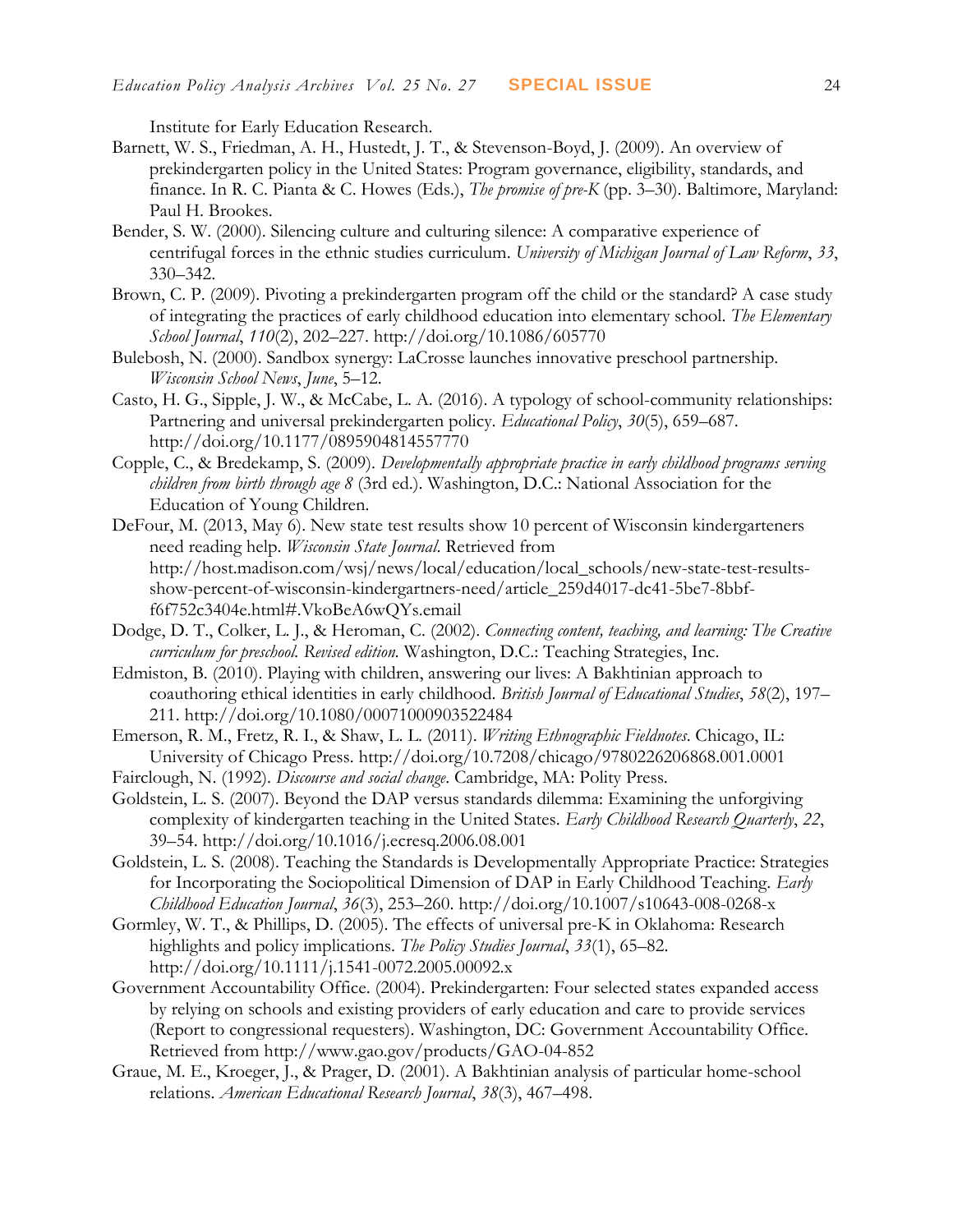http://doi.org/10.3102/00028312038003467

- Graue, M. E., Wilinski, B., & Nocera, A. (2016). Local control in the era of accountability: A case study of Wisconsin preK. *Education Policy Analysis Archives*, *24*(60). http://doi.org/10.14507/epaa.24.2366
- Halpern, R. (2013). Tying early childhood education more closely to schooling: Promise, perils and practical problems. *Teachers College Record*, *115*, 1–28.
- Hatch, J. A. (2002). Accountability shovedown: Resisting the standards movement in early childhood education. *Phi Delta Kappan*, *83*(6), 457–462. http://doi.org/10.1177/003172170208300611
- Heckman, J. (2011). The economics of inequality: The value of early childhood education. *American Educator*, (Spring 2011), 31–35, 47.
- Holquist, M. (2002). *Dialogism: Bakhtin and his world* (2nd ed.). New York: Routledge.
- Joint Committee on Finance. (2013). Reading Assessment (DPI Administrative and Other Funding). Madison, WI: Legislative Fiscal Bureau.
- Kagan, S. L., & Kauerz, K. (2012). *Early childhood systems: Transforming early learning*. New York, NY: Teachers College Press.
- Lowenstein, A. E. (2011). Early care and education as educational panacea: What do we really know about its effectiveness? *Educational Policy*, *25*(1), 92–114. http://doi.org/10.1177/0895904810387790
- Magalhães, M. C. C., Ninin, M. O. G., & Lessa, A. B. C. T. (2014). The discursive dynamics in teacher education: Authoritative discourse or internally persuasive discourse? *Bakhtiniana*, *9*(1), 138–156.
- Matusov, E. (2007). Applying Bakhtin scholarship on discourse in education: A critical review essay. *Educational Theory*, *57*(6), 215–237. http://doi.org/10.1111/j.1741-5446.2007.00253.x
- McCabe, L., & Sipple, J. W. (2011). Colliding worlds: Practical and policitcal tensions of prekindergarten implementation in public schools. *Educational Policy*, *25*(1), e1–e26. http://doi.org/10.1177/0895904810387415
- Meisels, S. J., & Atkins-Burnett, S. (2008). Evaluating early childhood assessments: A differential analysis. In K. McCartney & D. Phillips (Eds.), *Blackwell Handbook of Early Childhood Development*. Malden, MA: Blackwell.
- Morrissey, T. W., Lekies, K. S., & Cochran, M. M. (2007). Implementing New York's universal prekindergarten program: An exploratory study of systemic impacts. *Early Education & Development*, *18*(4), 573–596. http://doi.org/10.1080/10409280701681649
- National Association for the Education of Young Children. (2009). *Where we stand on curriculum, assessment, and program evaluation*. Retrieved from

https://www.naeyc.org/files/naeyc/file/positions/StandCurrAss.pdf

- O'Day, J. (2002). Complexity, accountability, and school improvement. *Harvard Educational Review*, *72*(3), 293–329. http://doi.org/doi.org/10.17763/haer.72.3.021q742t8182h238
- Rogers, R. (2004). An introduction to critical discourse analysis in education. In R. Rogers (Ed.), *An Introduction to Critical Discourse Analysis in Education* (pp. 1–18). Mahwah, NJ: Lawrence Erlbaum.
- Saldana, J. (2016). *The coding manual for qualitative researchers, 3rd edition*. Thousand Oaks, CA: SAGE.
- Schilder, D., Kiron, E., & Elliott, K. (2003). *Early care and education partnerships: State actions and local lessons*. Newton, MA: Education Development Center, Inc. Retrieved from http://www.researchconnections.org/childcare/resources/1515
- Schulman, K., & Blank, H. (2007). *A center piece of the preK puzzle: Providing state prekindergarten in child care centers*. Washington, D.C.: National Women's Law Center. Retrieved from http://www.nwlc.org/sites/default/files/pdfs/NWLCPreKReport2007.pdf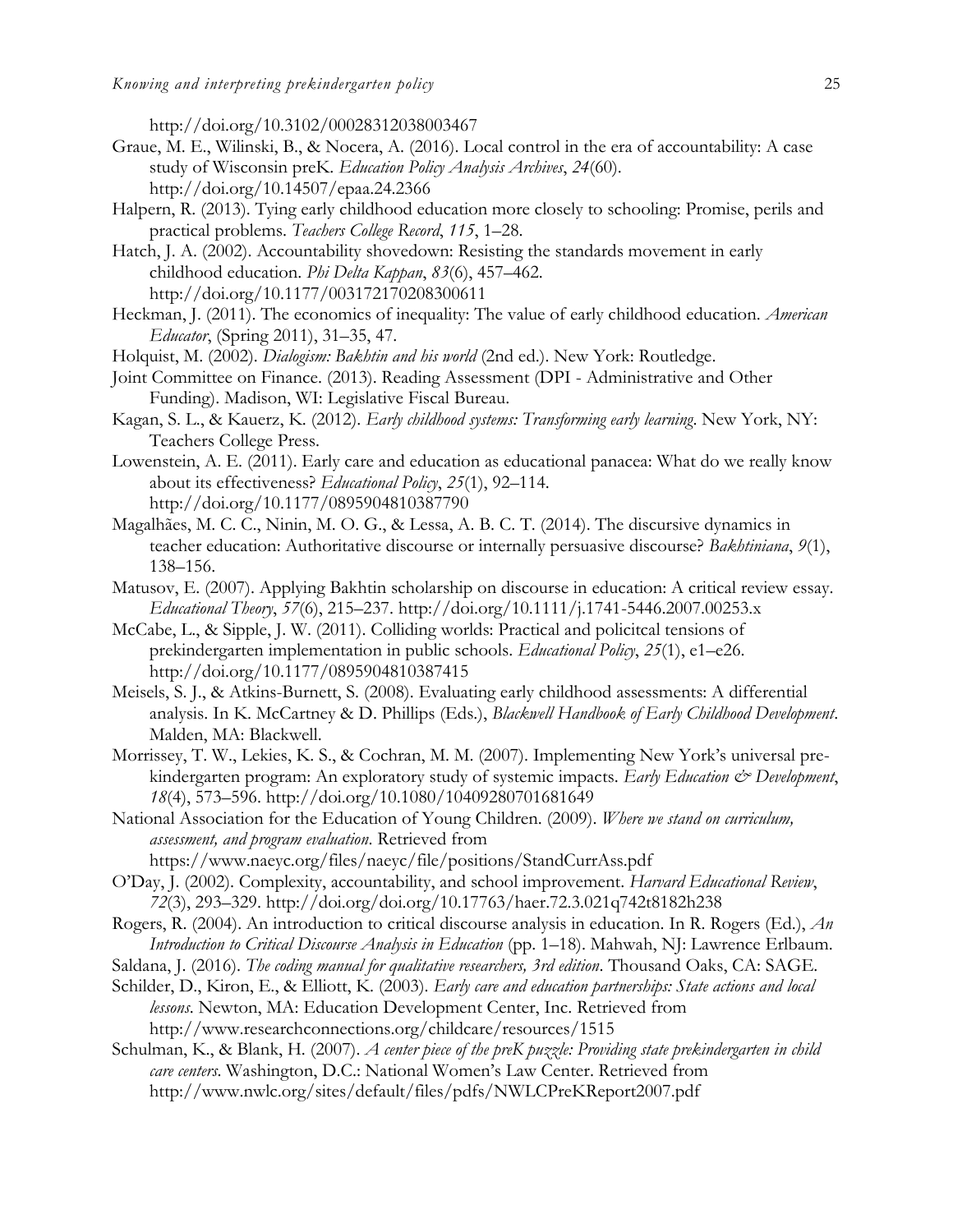- Schumacher, R., Ewen, D., Hart, K., & Lombardi, J. (2005). *All together now: State experiences in using community-based child care to provide pre-kindergarten*. Washington, D.C.: Center for Law and Social Policy. Retrieved from https://www.brookings.edu/wpcontent/uploads/2016/06/200502lombardi.pdf
- Scott, B. C. (2013). *Discussing sexuality in the English classroom: Using Bakhtinian analyses and positioning theory to explore teacher talk*. Doctoral Dissertation, Virginia Polytechnic Institute and State University.
- Shepard, L., Kagan, S. L., & Wurtz, E. (1998). Principles and recommendations for early childhood assessments. National Education Goals Panel. Retrieved from http://govinfo.library.unt.edu/negp/reports/prinrec.pdf
- Snow, C. E., Van Hemel, S. B., & National Research Council of the National Academies. (2008). *Early childhood assessment: What, why, and how*. Washington, D.C.: National Academies Press.
- Souto-Manning, M. (2014). Critical narrative analysis: The interplay of critical discourse and narrative analyses. *International Journal of Qualitative Studies in Education*, *27*(2), 159–180. http://doi.org/10.1080/09518398.2012.737046
- Stark, J. (1997). *The Wisconsin state constitution: A reference guide.* New York, NY: Greenwood Press.
- Sutton, M., & Levinson, B. A. U. (2001). *Policy as Practice: Toward a Comparative Sociocultural Analysis of Educational Policy*. Westport, CT: Ablex Publishing.
- Takanishi, R. (2010). PreK-third grade: A paradigm shift. In V. Washington & J. Andrews (Eds.), *Children of 2020: Creating a better tomorrow* (pp. 28–31). Washington, D.C.: Council for Professional Recognition; National Association for the Education of Young Children.
- Teaching Strategies Inc. (2010). *Research foundation: The creative curriculum*. Retrieved from http://teachingstrategies.com/content/pageDocs/Research-Foundation-Creative-Curriculum.pdf
- Wat, A., & Gayl, C. (2009). *Beyond the school yard: Pre-K collaborations with community-based partners*. Washington, D.C.: The Pew Center on the States. Retrieved from https://www.nmefoundation.org/getmedia/c9544bc4-2128-4ec5-8446 d7858f12868b/BeyondtheSchoolYard
- Wilinski, B. (2014). *"I don't want preK to turn into school": What preK policy means in practice*. University of Wisconsin-Madison.
- Wilinski, B. (2017). *When pre-K comes to school: Policy, partnerships, and the early childhood education workforce*. New York, NY: Teachers College Press.
- Wisconsin Department of Public Instruction. (2008). Policy and information advisory 08.01: Fouryear-old kindergarten. Madison, WI. Retrieved from

https://dpi.wi.gov/sites/default/files/imce/fscp/pdf/4kbul08.pdf

- Wisconsin Department of Public Instruction. (2012). *School directory searchable database – results*. Retrieved from http://dpi.wi.gov/districts.aspx
- Wisconsin Department of Public Instruction. (2014). *4K growth continues*. Retrieved from http://dpi.wi.gov/sites/default/files/news-release/dpinr2014\_02.pdf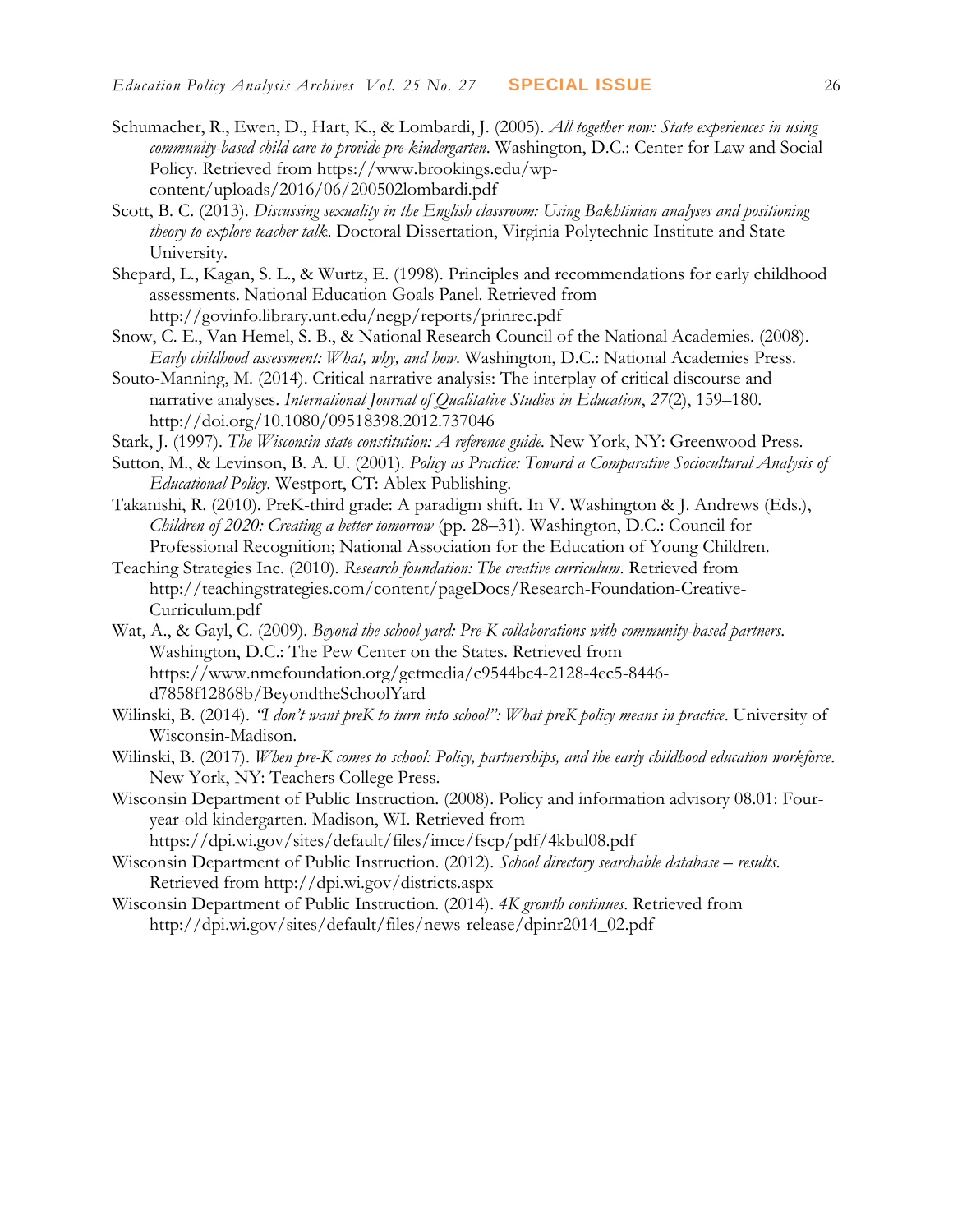## **About the Author**

#### **Bethany Wilinski**

Michigan State University

[bethanyw@msu.edu](mailto:bethanyw@msu.edu)

Bethany Wilinski is an Assistant Professor in the Department of Teacher Education at Michigan State University. Her research in the U.S. and Tanzania is focused on how early childhood education policy is enacted and experienced. Wilinski's recent book, *When Pre-K Comes to School: Policy, Partnerships, and the Early Childhood Education Workforce* (Teachers College Press, 2017), examines how school-community pre-K partnerships intersect with the daily work of pre-K teachers in diverse institutional contexts.

## **About the Guest Editors**

## **Jessica Nina Lester**

Indiana University

[jnlester@indiana.edu](mailto:clochmil@indiana.edu)

Jessica Nina Lester is an Assistant Professor of Inquiry Methodology in the School of Education at Indiana University, US. She teaches research methods courses, with a particular focus on discourse analysis approaches and conversation analysis. She focuses much of her research on the study and development of qualitative methodologies and methods, and situates her substantive research at the intersection of discourse studies and disability studies.

#### **Chad R. Lochmiller**

Indiana University

## [clochmil@indiana.edu](mailto:clochmil@indiana.edu)

Chad R. Lochmiller is an Assistant Professor of Educational Leadership and Policy Studies in the School of Education at Indiana University and a faculty affiliate of the Center for Evaluation & Education Policy. He teaches graduate and certification courses to students in the Educational Leadership Program. His research examines education policy issues broadly related to human resource management, instructional supervision, and school finance.

#### **Rachael Gabriel**

University of Connecticut [rachael.gabriel@uconn.edu](mailto:rachael.gabriel@uconn.edu)

Rachael Gabriel is an Assistant Professor of Literacy Education at the University of Connecticut, and is an associate of the Center for Education Policy Analysis (CEPA), and the Center on Postsecondary Education and Disability (CPED). Her research interests include: teacher preparation, development and evaluation, as well as literacy instruction, interventions, and related policies. Rachael's current projects investigate supports for adolescent literacy, disciplinary literacy, state policies related to reading instruction and tools for teacher evaluation.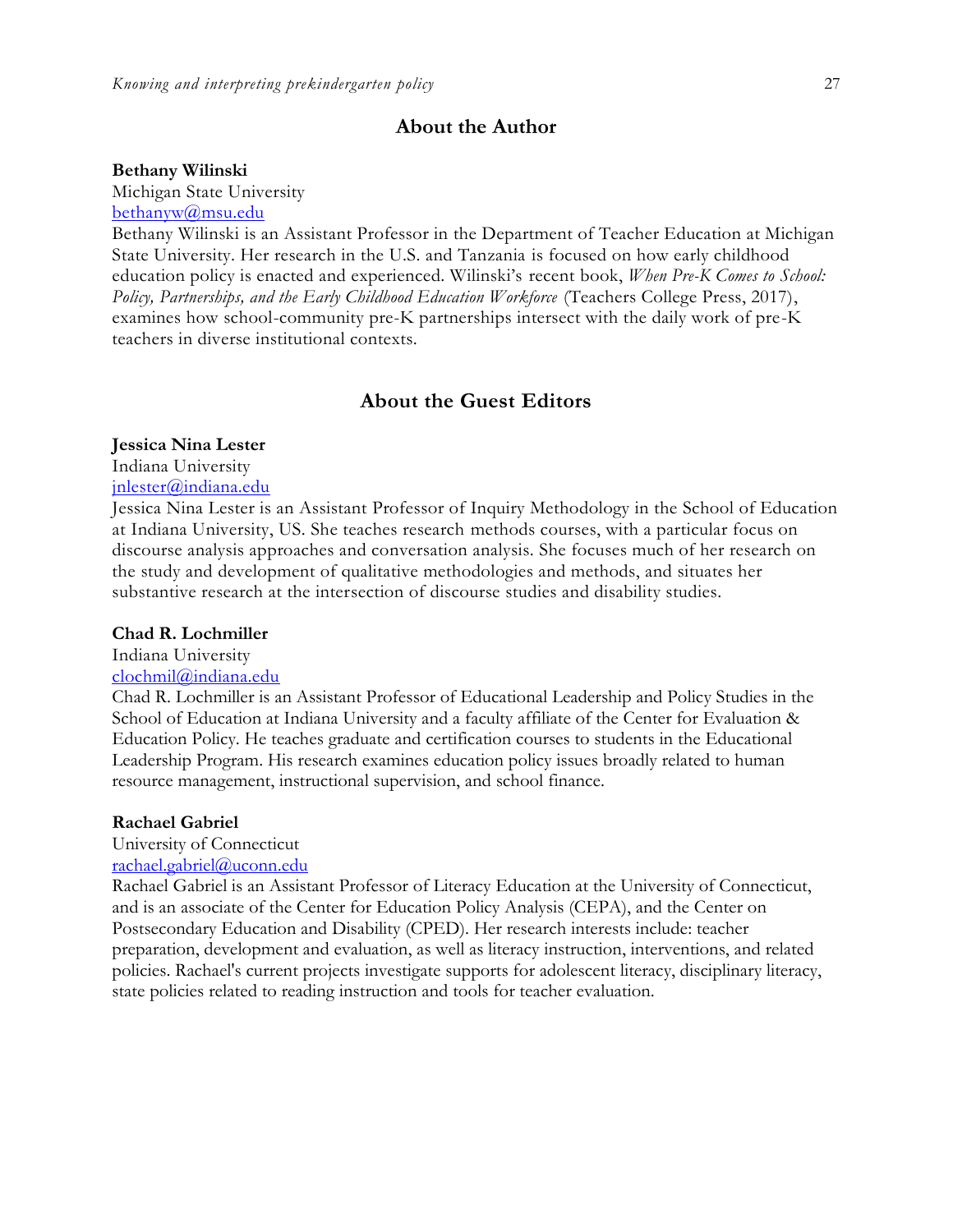## **SPECIAL ISSUE CONTEMPORARY APPROACHES TO THE STUDY OF EDUCATION POLICY & DISCOURSE**

# education policy analysis archives

Volume 25 Number 27 March 27, 2017 ISSN 1068-2341

## @

SOME RIGHTS RESERVED Readers are free to copy, display, and distribute this article, as long as the work is attributed to the author(s) and **Education Policy Analysis Archives,** it is distributed for noncommercial purposes only, and no alteration or transformation is made in the work. More details of this Creative Commons license are available at

http://creativecommons.org/licenses/by-nc-sa/3.0/. All other uses must be approved by the author(s) or **EPAA**. **EPAA** is published by the Mary Lou Fulton Institute and Graduate School of Education at Arizona State University Articles are indexed in CIRC (Clasificación Integrada de Revistas Científicas, Spain), DIALNET (Spain), [Directory of Open Access Journals,](http://www.doaj.org/) EBSCO Education Research Complete, ERIC, Education Full Text (H.W. Wilson), QUALIS A2 (Brazil), SCImago Journal Rank; SCOPUS, SOCOLAR (China).

Please contribute commentaries at http://epaa.info/wordpress/ and send errata notes to Audrey Amrein-Beardsley at [Audrey.beardsley@asu.edu](mailto:Audrey.beardsley@asu.edu)

**Join EPAA's Facebook community** at<https://www.facebook.com/EPAAAAPE> and **Twitter feed** @epaa\_aape.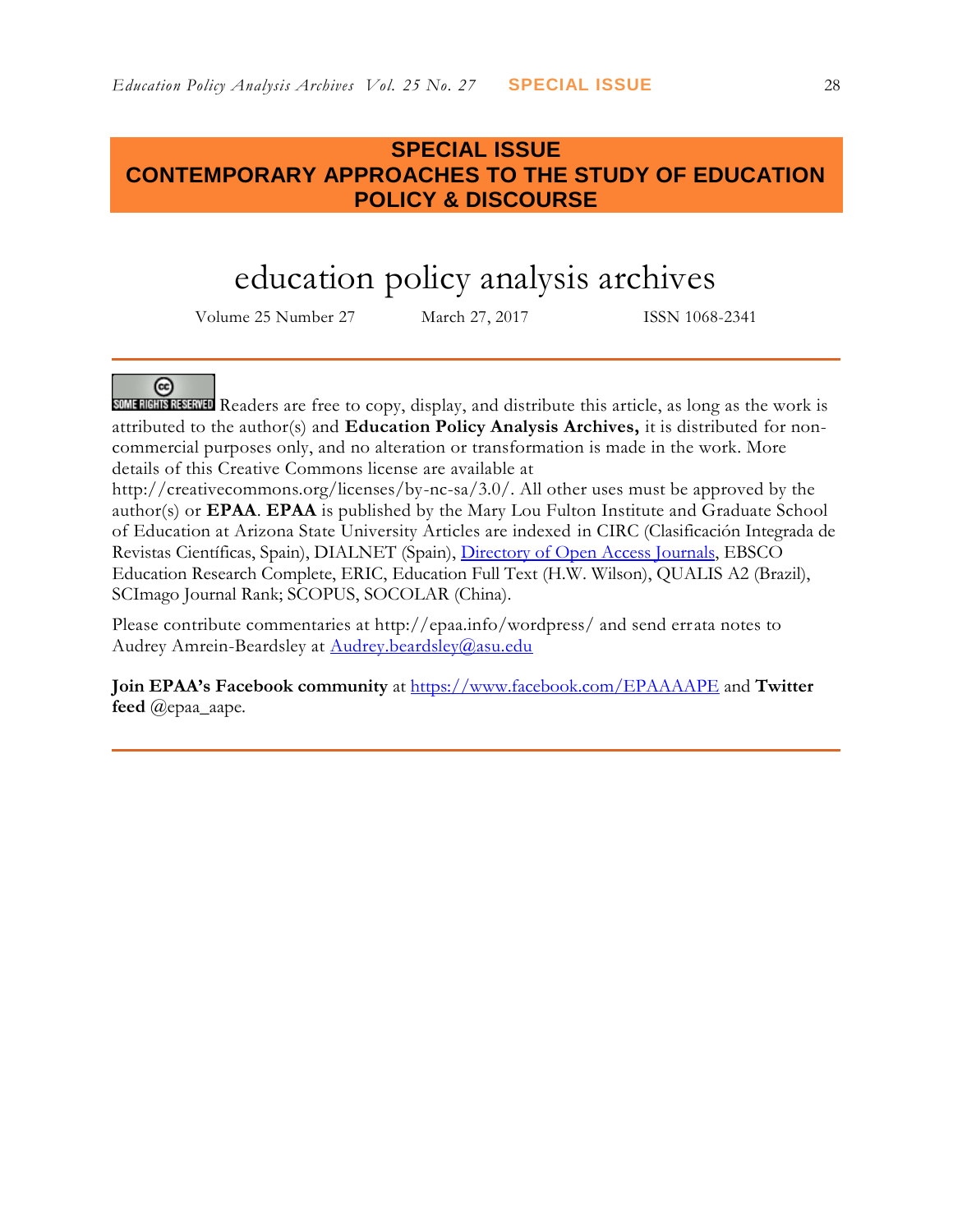## education policy analysis archives editorial board

#### Lead Editor: **Audrey Amrein-Beardsley** (Arizona State University) Consulting Editor: **Gustavo E. Fischman** (Arizona State University) Associate Editors: **David Carlson**, **Margarita Jimenez-Silva, Eugene Judson**, **Mirka Koro-Ljungberg, Scott Marley, Jeanne M. Powers, Iveta Silova, Maria Teresa Tatto** (Arizona State University)

**Cristina Alfaro** San Diego State University

**Gary Anderson** New York University

**Michael W. Apple** University of Wisconsin, Madison **Jeff Bale** OISE, University of Toronto, Canada

**David C. Berliner** Arizona State University<br>Henry Braun Boston College

**Casey Cobb** University of **Connecticut** 

**Arnold Danzig** San Jose State University

**Linda Darling-Hammond**  Stanford University

**Elizabeth H. DeBray** University of Georgia

**Chad d'Entremont** Rennie Center for Education Research & Policy

**John Diamond** University of Wisconsin, Madison

**Matthew Di Carlo** Albert Shanker Institute

**Michael J. Dumas** University of California, Berkeley

**Kathy Escamilla** University of Colorado, Boulder

**Melissa Lynn Freeman** Adams State College

**Rachael Gabriel** University of Connecticut

**Amy Garrett Dikkers** University of North Carolina, Wilmington

**Gene V Glass** Arizona State University

**Ronald Glass** University of California, Santa Cruz

**Jacob P. K. Gross** University of Louisville

**Julian Vasquez Heilig** California State University, Sacramento **Aaron Bevanot** SUNY Albany **Kimberly Kappler Hewitt** University of North Carolina Greensboro

**Aimee Howley** Ohio University **Noah Sobe** Loyola University

**Steve Klees** University of Maryland **Nelly P. Stromquist** University of

**Jaekyung Lee S**UNY Buffalo

**Jessica Nina Lester** Indiana University

**Amanda E. Lewis** University of Illinois, Chicago

**Chad R. Lochmiller** Indiana University

**Christopher Lubienski** University of Illinois, Urbana-Champaign

**Sarah Lubienski** University of Illinois, Urbana-Champaign

**William J. Mathis** University of Colorado, Boulder

**Michele S. Moses** University of Colorado, Boulder

**Julianne Moss** Deakin University, Australia

**Sharon Nichols** University of Texas, San Antonio

**Eric Parsons** University of Missouri-Columbia

**Susan L. Robertson** Bristol University, UK

**Gloria M. Rodriguez** University of California, Davis **R. Anthony Rolle** University of Houston

**A. G. Rud** Washington State University

**Eric M. Haas** WestEd **Patricia Sánchez** University of University of Texas, San Antonio **Janelle Scott** University of California, Berkeley

**Jack Schneider** College of the Holy Cross

Maryland

**Benjamin Superfine** University of Illinois, Chicago

**Adai Tefera** Virginia Commonwealth University

**Tina Trujillo** University of California, Berkeley

**Federico R. Waitoller** University of Illinois, Chicago

**Larisa Warhol** University of Connecticut

**John Weathers** University of Colorado, Colorado Springs

**Kevin Welner** University of Colorado, Boulder

**Terrence G. Wiley** Center for Applied Linguistics

**John Willinsky**  Stanford University

**Jennifer R. Wolgemuth** University of South Florida

**Kyo Yamashiro** Claremont Graduate University

**Kyo Yamashiro** Claremont Graduate University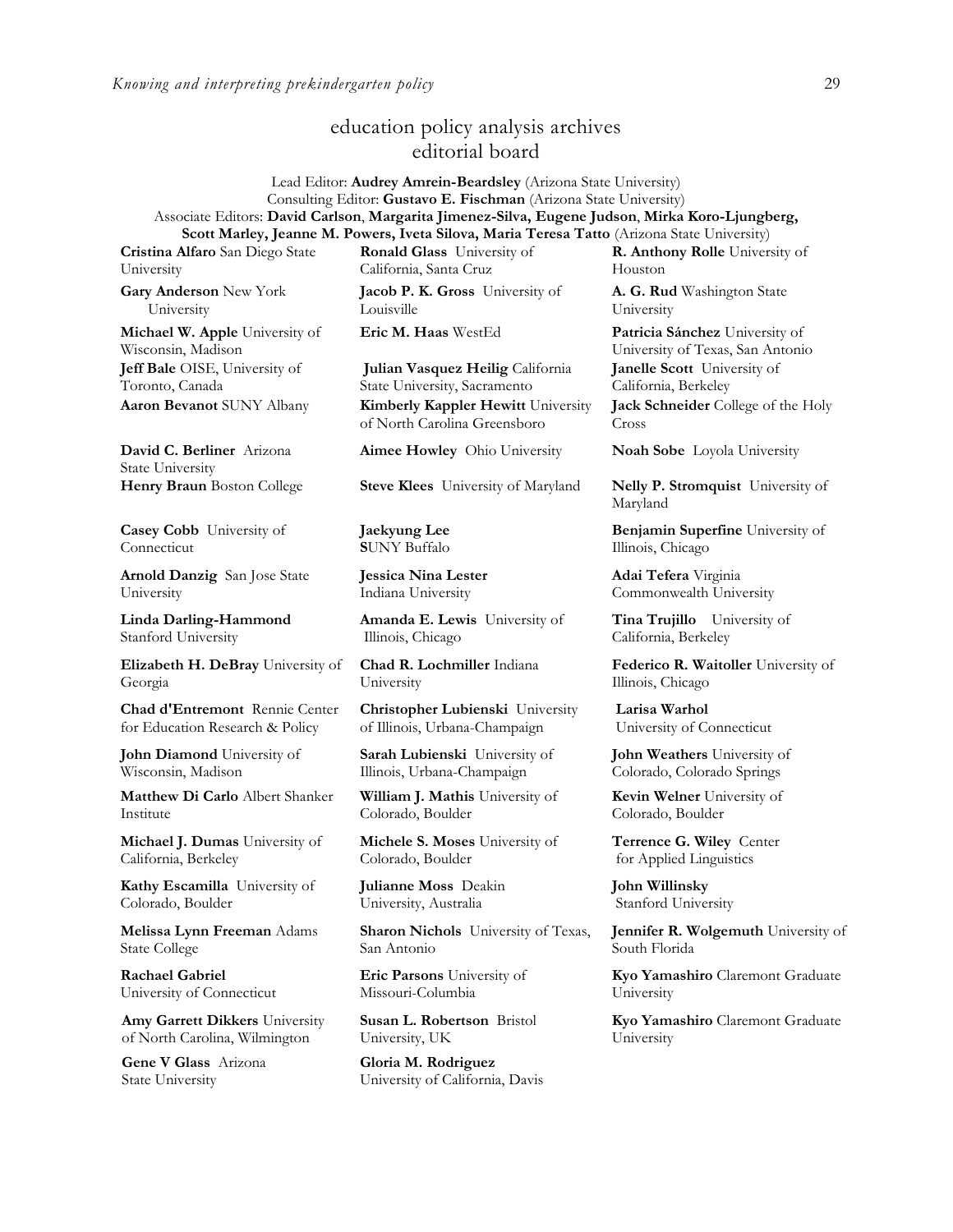## archivos analíticos de políticas educativas consejo editorial

Editor Consultor: **Gustavo E. Fischman** (Arizona State University) Editores Asociados: **Armando Alcántara Santuario** (Universidad Nacional Autónoma de México), **Jason Beech**, (Universidad de San Andrés), **Angelica Buendia**, (Metropolitan Autonomous University), **Ezequiel Gomez Caride**, (Pontificia Universidad Católica Argentina), **Antonio Luzon**, (Universidad de Granada), **José Luis Ramírez,** Universidad de Sonora)

**Claudio Almonacid** Universidad Metropolitana de Ciencias de la Educación, Chile **Miguel Ángel Arias Ortega**  Universidad Autónoma de la Ciudad de México **Xavier Besalú Costa**  Universitat de Girona, España

**[Xavier Bonal](javascript:openRTWindow() Sarro** Universidad Autónoma de Barcelona, España

**[Antonio Bolívar](javascript:openRTWindow() Boitia** Universidad de Granada, España

**[José Joaquín Brunner](javascript:openRTWindow()** Universidad Diego Portales, Chile

#### **[Damián Canales Sánchez](javascript:openRTWindow()** Instituto Nacional para la Evaluación de la Educación,

México

**Gabriela de la Cruz Flores** Universidad Nacional Autónoma de

México

#### **[Marco Antonio Delgado Fuentes](javascript:openRTWindow()** Universidad Iberoamericana, México **[Inés Dussel](javascript:openRTWindow()**, DIE-CINVESTAV, México

**[Pedro Flores Crespo](javascript:openRTWindow()** Universidad Iberoamericana, México

#### **Ana María García de Fanelli**  Centro de Estudios de Estado y Sociedad (CEDES) CONICET, Argentina

**Juan Carlos González Faraco**  Universidad de Huelva, España

**María Clemente Linuesa**  Universidad de Salamanca, España

**Jaume Martínez Bonafé** Universitat de València, España

**Alejandro Márquez Jiménez**  Instituto de Investigaciones sobre la Universidad y la Educación, UNAM, México **María Guadalupe Olivier Tellez**, Universidad Pedagógica Nacional, México **[Miguel Pereyra](javascript:openRTWindow()** Universidad de Granada, España

**[Mónica Pini](javascript:openRTWindow()** Universidad Nacional de San Martín, Argentina

**Omar Orlando Pulido Chaves** Instituto para la Investigación Educativa y el Desarrollo Pedagógico (IDEP)

**[José Luis Ramírez](javascript:openRTWindow() Romero** Universidad Autónoma de Sonora, México

**[Paula Razquin](javascript:openRTWindow()** Universidad de San Andrés, Argentina

**José Ignacio Rivas Flores** Universidad de Málaga, España **[Miriam Rodríguez Vargas](javascript:openRTWindow()** Universidad Autónoma de Tamaulipas, México **José Gregorio Rodríguez**  Universidad Nacional de Colombia, Colombia **[Mario Rueda Beltrán](javascript:openRTWindow()** Instituto de Investigaciones sobre la Universidad

y la Educación, UNAM, México **José Luis San Fabián Maroto**  Universidad de Oviedo, España

**[Jurjo Torres Santomé](javascript:openRTWindow()**, Universidad de la Coruña, España

**[Yengny Marisol Silva Laya](javascript:openRTWindow()** Universidad Iberoamericana, México **Juan Carlos Tedesco** Universidad Nacional de San Martín, Argentina

**Ernesto Treviño Ronzón** Universidad Veracruzana, México

**[Ernesto Treviño](javascript:openRTWindow() Villarreal** Universidad Diego Portales Santiago, Chile **[Antoni Verger Planells](javascript:openRTWindow()** Universidad Autónoma de Barcelona, España **[Catalina Wainerman](javascript:openRTWindow()** Universidad de San Andrés, Argentina **Juan Carlos Yáñez Velazco** Universidad de Colima, México